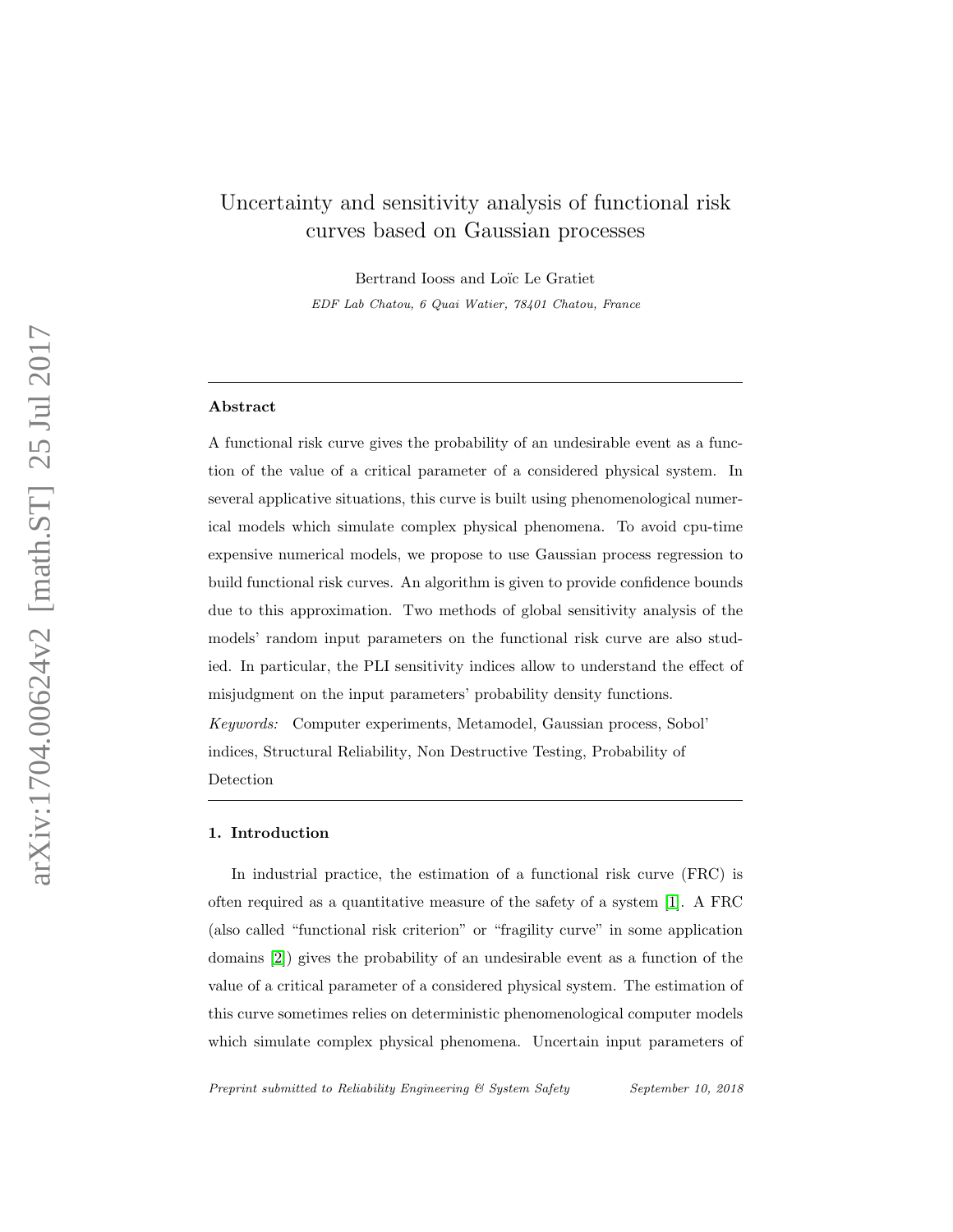this computer code are modeled as random variables while one of its scalar output variables becomes the studied random variable of interest.

As it is based on a probabilistic modeling of uncertain physical variables and their propagation through a numerical model, this problem can be directly related to the uncertainty management methodology in numerical simulation [\[1,](#page-20-0) [3\]](#page-20-2). This methodology proposes a generic framework of modeling, calibrating, propagating and prioritizing uncertainty sources through a numerical model (or computer code). Indeed, investigation of complex computer code experiments has remained an important challenge in all domains of science and technology, in order to carry on simulations as well as predictions, uncertainty analysis or sensitivity studies [\[4,](#page-20-3) [5\]](#page-20-4). In this paper, the physical numerical model  $G$  is expressed as

<span id="page-1-0"></span>
$$
Y = G(a, X) = G(a, X_1, \dots, X_d), \qquad (1)
$$

with  $a \in \mathbb{R}$  the critical input parameter of the FRC and  $X \in \mathbb{R}^d$  the random input vector of dimension d and  $Y \in \mathbb{R}$  a scalar model output. In this paper, parameters a and X are considered as independent. However the presented results hold when a and X are dependent and the distribution of X conditionally to a is known.

However, standard uncertainty treatment techniques require many model evaluations and a major algorithmic difficulty arises when the computer code under study is too time expensive to be directly used. For cpu-time expensive models, one solution consists in replacing the numerical model by a mathematical approximation, called a response surface or a metamodel. Several statistical tools based on numerical design of experiments, efficient algorithms for uncertainty propagation and metamodeling concepts will then be useful [\[4\]](#page-20-3). In this paper, Gaussian process regression [\[6\]](#page-20-5) is used as a metamodeling technique (surrogate model of the computer code) and applied in the particular context of a FRC as a quantity of interest. Numerous studies have shown that this model provides a powerful statistical framework to compute an efficient predictor of a deterministic computer code response [\[7,](#page-20-6) [8\]](#page-20-7).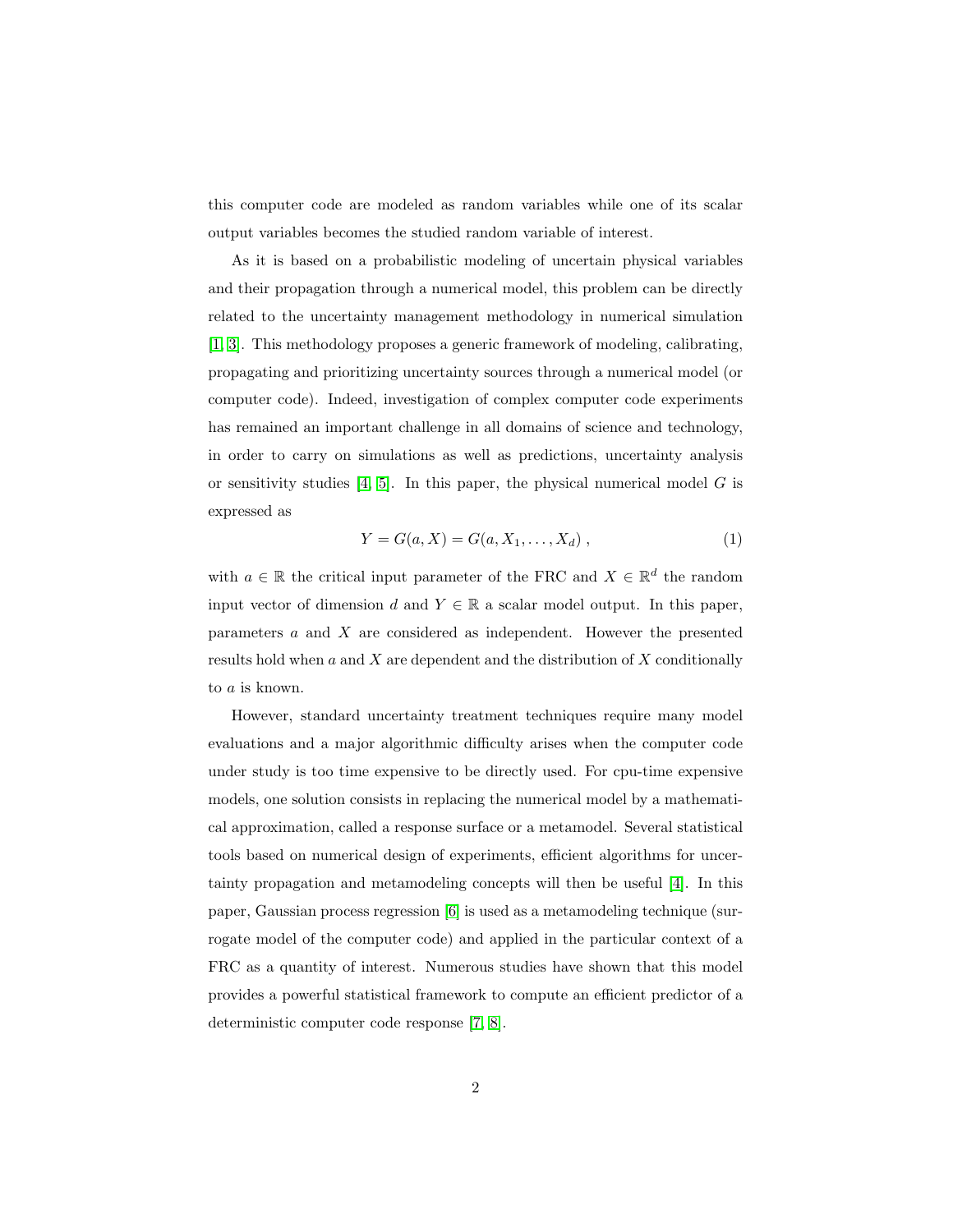Associated to the estimation of the quantity of interest after the uncertainty propagation step, the sensitivity analysis step is performed to determine those parameters that mostly influence the model response [\[9\]](#page-21-0). In particular, global sensitivity analysis methods take into account the overall uncertainty ranges of the input parameter (see [\[10\]](#page-21-1) for a recent review). Several works have focused on estimating global sensitivity indices (especially the variance-based ones, known as the Sobol' indices) using Gaussian process models [\[11,](#page-21-2) [12,](#page-21-3) [8\]](#page-20-7). In this paper, we present global sensitivity indices attached to the whole FRC (firstly introduced in [\[13\]](#page-21-4) in a particular context), while showing how to develop them with a Gaussian process model. We also focus on a recently developed method, the Perturbed-Law based sensitivity Indices (PLI) of [\[14\]](#page-21-5), which seems promising in terms of computational efficiency and interpretation.

Two examples of FRC largely used in some industrial safety practices are given in the next section. The third section describes the Gaussian process way to model and estimate a FRC. The fourth section develops the sensitivity indices adapted to FRC.

#### 2. Motivating examples and classical methods

#### <span id="page-2-0"></span>2.1. Probability of detection curves

In several industries, the Probability Of Detection (POD) curve is a standard tool to evaluate the performance of Non Destructive Testing (NDT) procedures. The goal is to assess the inspection capability for the detection of flaws in the inspected structure. For instance, new aeronautic regulations require to perform appropriate damage tolerance assessments to address the potential for failure due to critical parts of material and manufacturing variability. This imposes enhanced requirement on POD sizing. Another example is the eddy current non destructive examination process which is used to ensure integrity of steam generator tubes in nuclear power plants [\[15,](#page-21-6) [16,](#page-21-7) [13\]](#page-21-4). Experimental campaigns and simulated experiments are used in order to provide POD curves, which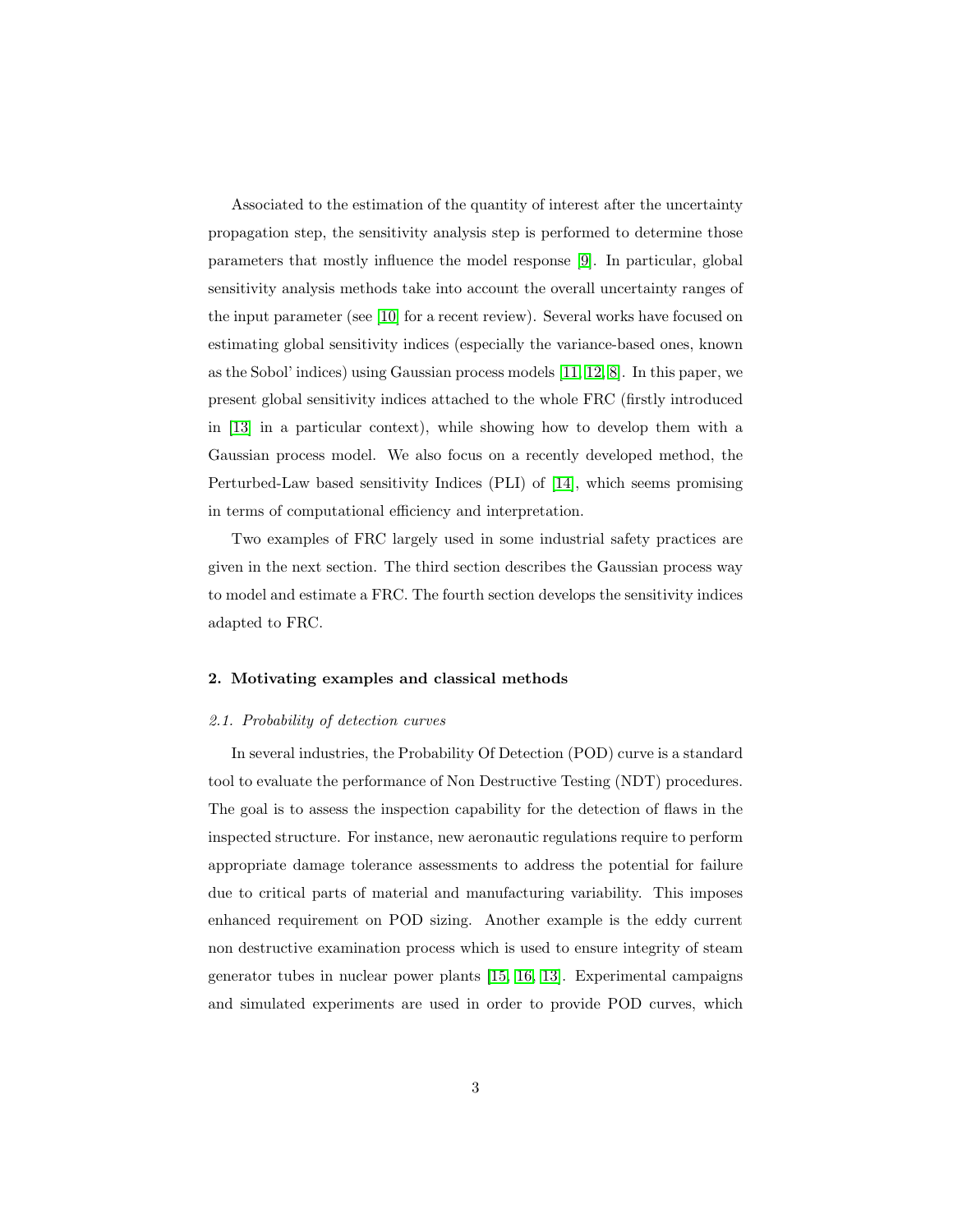can be used to demonstrate the performance of inspection process to regulatory authorities.

In practice, the high costs of the implementation of experimental POD campaigns combined with the continuous increase in the complexity of configuration make them sometimes unaffordable. To overcome this problem, it is possible to resort to numerical simulation of NDT processes. This approach is commonly called MAPOD for "Model Assisted Probability of Detection" [\[17,](#page-22-0) [18,](#page-22-1) [13\]](#page-21-4).

More precisely, in the POD context, the problem is formulated as follows. Given a threshold  $s > 0$ , a flaw is considered to be detected when  $Y > s$  with Y the signal amplitude and s a detection threshold. Therefore the one dimensional POD curve is denoted by:

<span id="page-3-0"></span>
$$
\forall a > 0 \quad \text{POD}(a) = P(Y > s \mid a) \tag{2}
$$

where  $\alpha$  is the POD parameter of interest (for example the size flaw) and  $X$  are the other input parameters. When simulated experiments are used to build the POD (see for example [\[13\]](#page-21-4)), Y is a scalar output of a numerical model (see Eq. [1\)](#page-1-0), where  $a$  is determined by its bounds and  $X$  is a random vector defined by its joint probability density function (pdf).

In Sections 3 and 4 of this paper, we will illustrate the mathematical methods for FRC building and analysis on a case study on the eddy current examination of the wear induced on steam generator tubes by anti-vibration bars [\[15\]](#page-21-6). For details, the reader is referred to [\[16,](#page-21-7) [13\]](#page-21-4). The study involves the finite element computer code C3D [\[19\]](#page-22-2). The NDT process under study is the examination of anti-vibration bars (AVB) subject to wear of steam generator tubes inside a nuclear power plant [\[15\]](#page-21-6). The computer code used simulates by finite elements the eddy-current propagation phenomena. The critical input parameter  $a$  is the maximum of the two flaw sizes while five other input parameters (vector  $X$ ) of the computer code are also considered (with their associated pdf): E (pipe thickness), ebav<sub>1</sub> and ebav<sub>2</sub> (lengths of the gap between the AVB and the first and second flaws),  $h_{11}$  and  $h_{12}$  (first and second flaw heights). The output Y of the computer code is the signal amplitude, and the threshold of detection s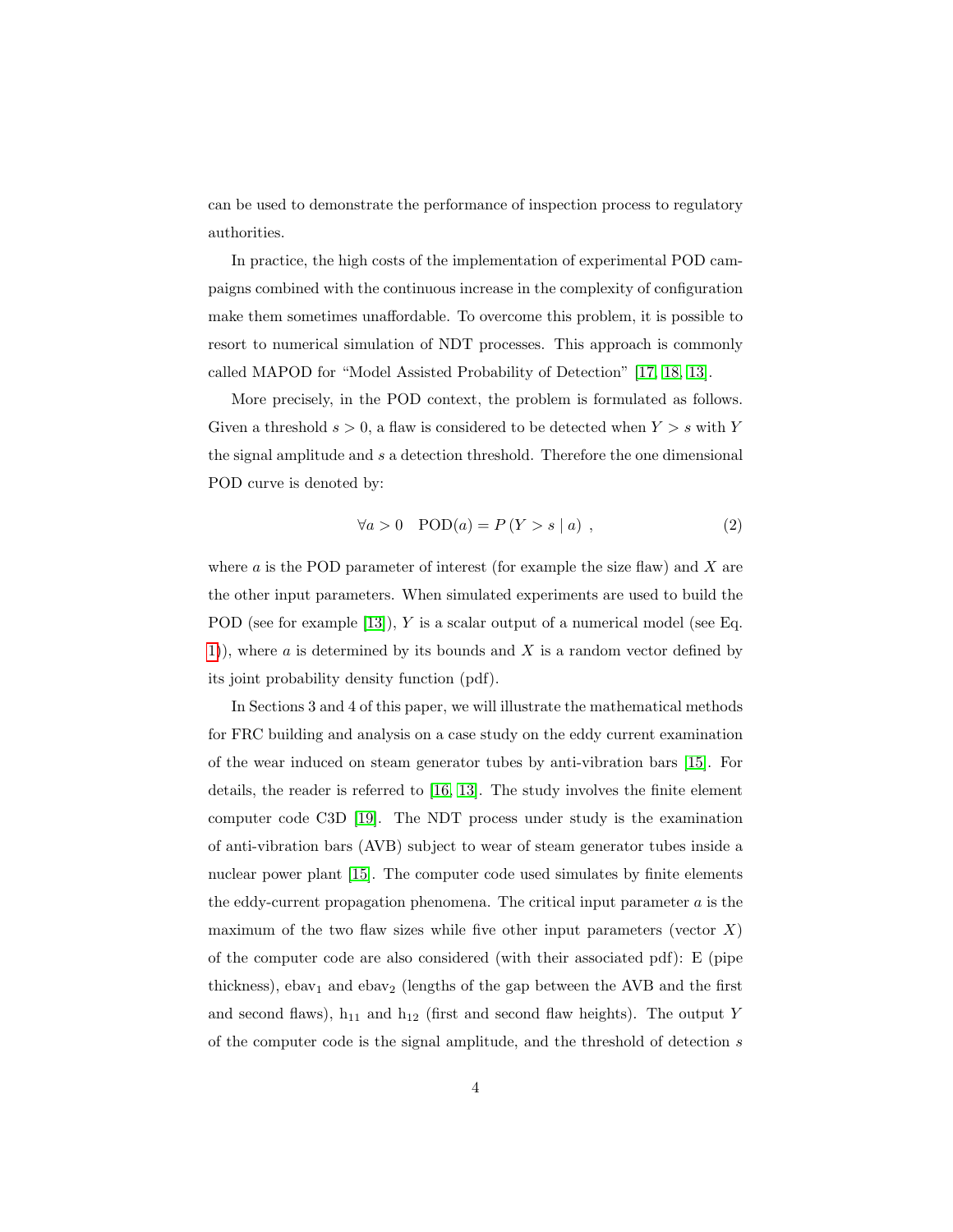is fixed at a specific value.

#### <span id="page-4-0"></span>2.2. Seismic fragility curves

The "fragility curve" is a popular functional risk criterion, commonly used in many engineering fields [\[2\]](#page-20-1). It describes the probability that the actual damage to a structure exceeds a damage threshold, when the structure is assigned to a specified load intensity. For instance, the seismic fragility curve, which concerns systems subject to earthquakes, is of particular interest in nuclear safety studies (see [\[20\]](#page-22-3)).

In the case of seismic risk assessment the load is usually expressed as a scalar characteristic of a seismic signal, typically the horizontal Peak Ground Acceleration (PGA), which is a common choice in civil engineering. Several parameters and phenomena, distinct from the PGA, also influence the load: for each PGA value, the occurrence of the damage event is random. The fragility curve may then be interpreted as the cumulative distribution function of the "structural capability", i.e. the maximum load the structure under investigation can bear without damage [\[21,](#page-22-4) [22\]](#page-22-5). Fragility curves are useful tools in structural analysis as they provide more complete information than the usual failure probability (established for a reference value of the load only).

In standard practice, the assessment is made either following an approach entirely based on available expertise or by the statistical analysis of actually observed or simulated data. As actual damage data may be scarce due to the rarity of severe earthquakes liable to generate damages on highly safe structures, observations are generated by mock-up or (most often) numerical experiments.

In this context, a fragility function is expressed as

$$
\forall a > 0 \quad \text{Frag}(a) = P(Y > s \mid a) \tag{3}
$$

where Y is the variable which characterizes the structural damage,  $s = Y_{\text{max}}$  is the maximal capacity of the structure and  $a$  is an intensity measure characterizing the ground motion severity  $(e.g.$  peak ground acceleration). When the fragility curve is estimated by numerical simulation (see for example  $[20]$ ), Y is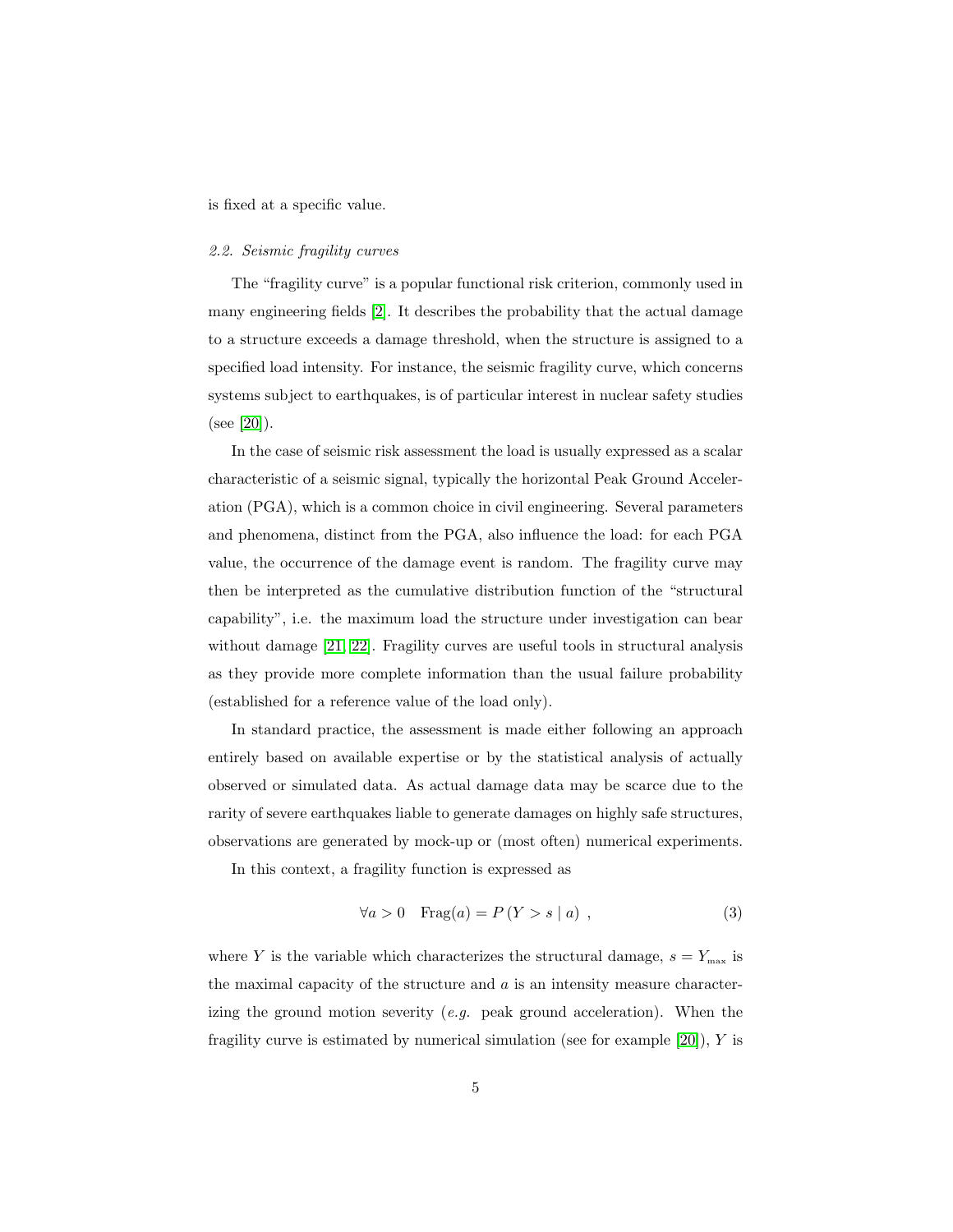the numerical model output (see Eq.  $(1)$ ), a is determined by its bounds and the random vector  $X$  is defined by its joint pdf.

#### <span id="page-5-0"></span>2.3. Classical methods

The standard practice for establishing a fragility curve consists in assuming a lognormal distribution for  $Y$  [\[23\]](#page-22-6). The classical approach for determining a POD curve is called the Berens model and relies on assuming a simple linear relation (with Gaussian residuals) between  $log(Y)$  and a [\[24\]](#page-22-7). In fact, both cases are equivalent and lead to the following form for the FRC:

$$
P(Y > s|a) = \Phi\left(\frac{a-\alpha}{\beta}\right),\tag{4}
$$

where  $\Phi$  is the standard Gaussian distribution function, and  $\alpha$  and  $\beta$  are two constants to be estimated (by the maximum likelihood estimation for example) as functions of the Y-data sample and  $s$ . The parameter  $a$  can also be expressed in terms of a logarithm in this expression. We note that if the Berens method is applied in a FRC framework (e.g. with  $Y$  the maximal displacement of a building and a the pick ground acceleration of a seismic signal) the resulting PoD curve is the classical FRC.

As shown in [\[13\]](#page-21-4), this model can easily be improved by considering a Box-Cox transformation [\[25\]](#page-22-8) instead of a simple logarithmic one on  $Y: \tilde{Y} = \frac{Y^{\lambda}-1}{\lambda}$ .  $\lambda$  is determined by maximum likelihood as the real number that offers the best linear regression of  $\tilde{Y}$  regarding the parameter a. The model is now based on  $\tilde{Y}$  and is defined as

$$
\tilde{Y}(a) = \beta_0 + \beta_1 a + \epsilon,\tag{5}
$$

with  $\epsilon$  the model error such as  $\epsilon \sim \mathcal{N}(0, \sigma_{\epsilon}^2)$ . The maximum likelihood method provides the estimators  $\hat{\beta}_0, \hat{\beta}_1$  and  $\hat{\sigma}_{\epsilon}$ . Hence the model implies the following result:  $\forall a > 0$ ,  $\tilde{Y}(a) \sim \mathcal{N}(\hat{\beta}_0 + \hat{\beta}_1 a, \hat{\sigma}_{\epsilon}^2)$ . Then the value of the FRC can be estimated from  $\hat{\beta}_0$ ,  $\hat{\beta}_1$  and  $\hat{\sigma}_{\epsilon}$ , as its confidence interval from the property of the maximum likelihood estimators. Note that it is possible to relax the Gaussian hypothesis on  $\epsilon$  by using non-parametric approaches [\[26,](#page-23-0) [13\]](#page-21-4)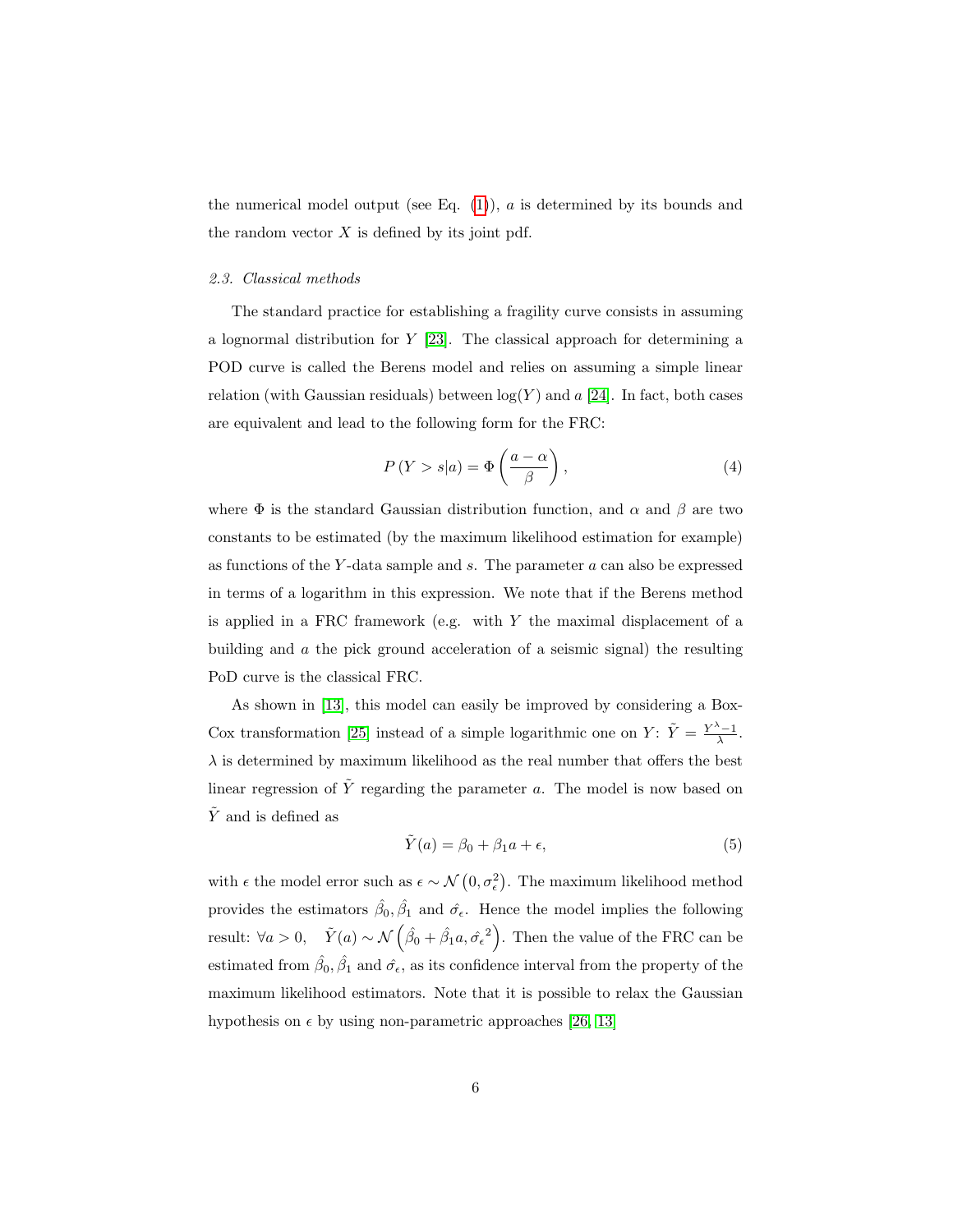#### 3. Gaussian-process based functional risk curve estimation

Classical methods described in Section [2.3](#page-5-0) use a simple model between Y and  $a$  without modeling the functional dependence of Y on the other uncertain variables X. As in our case data  $y_N$  (sample of Y of size N) are obtained from numerical models, the input variables  $X$  are controlled and can be introduced in the FRC determination process. However, with cpu-time expensive numerical models, model evaluations can be somewhat limited and only small samples of Y can be obtained. As shown in  $[27, 21, 13]$  $[27, 21, 13]$  $[27, 21, 13]$ , the use of a metamodel, which is a mathematical approximation of the computer code [\[4\]](#page-20-3), is useful. We highlight that it is important in a safety framework to evaluate accurately the uncertainty on the surrogate model. We propose in this section a general formulation for FRC that uses Gaussian process regression as a metamodel [\[28,](#page-23-2) [6\]](#page-20-5). We propose in this section a general formulation for FRC that uses the Gaussian process regression metamodel [\[28,](#page-23-2) [6\]](#page-20-5). Through the Gaussian assumption, this metamodel provides a convenient framework to perform uncertainty quantification on the quantity of interest estimate. This formulation has been introduced in [\[13\]](#page-21-4) without the full mathematical algorithm which is developed in the present paper.

Let  $X$  be the random vector of influential and uncertain parameters of the computer model  $G(\cdot)$  and a be the parameter of interest (the abscissa of the FRC). The prior knowledge on  $G(a, X)$  is modeled by  $Y(a, X)$  and defined as follows .

$$
Y(a, X) = \beta_0 + \beta_1 a + Z_{\sigma^2, \theta}(a, X),
$$
\n(6)

where  $Z_{\sigma^2,\theta}$  is a centered Gaussian process. We make the assumption that  $Z_{\sigma^2,\theta}$  is second order stationary with variance  $\sigma^2$  and a parametric covariance function (which corresponds to the kernel in other statistical learning methods). As covariance choice, one can cite the popular Matérn  $5/2$  parametrized by its lengthscale  $\theta$ ). Thanks to the maximum likelihood method, we can estimate the values of the so far-unknown parameters:  $\beta_0$ ,  $\beta_1$ ,  $\sigma^2$  and  $\theta$  (see for instance [\[7\]](#page-20-6) for more details).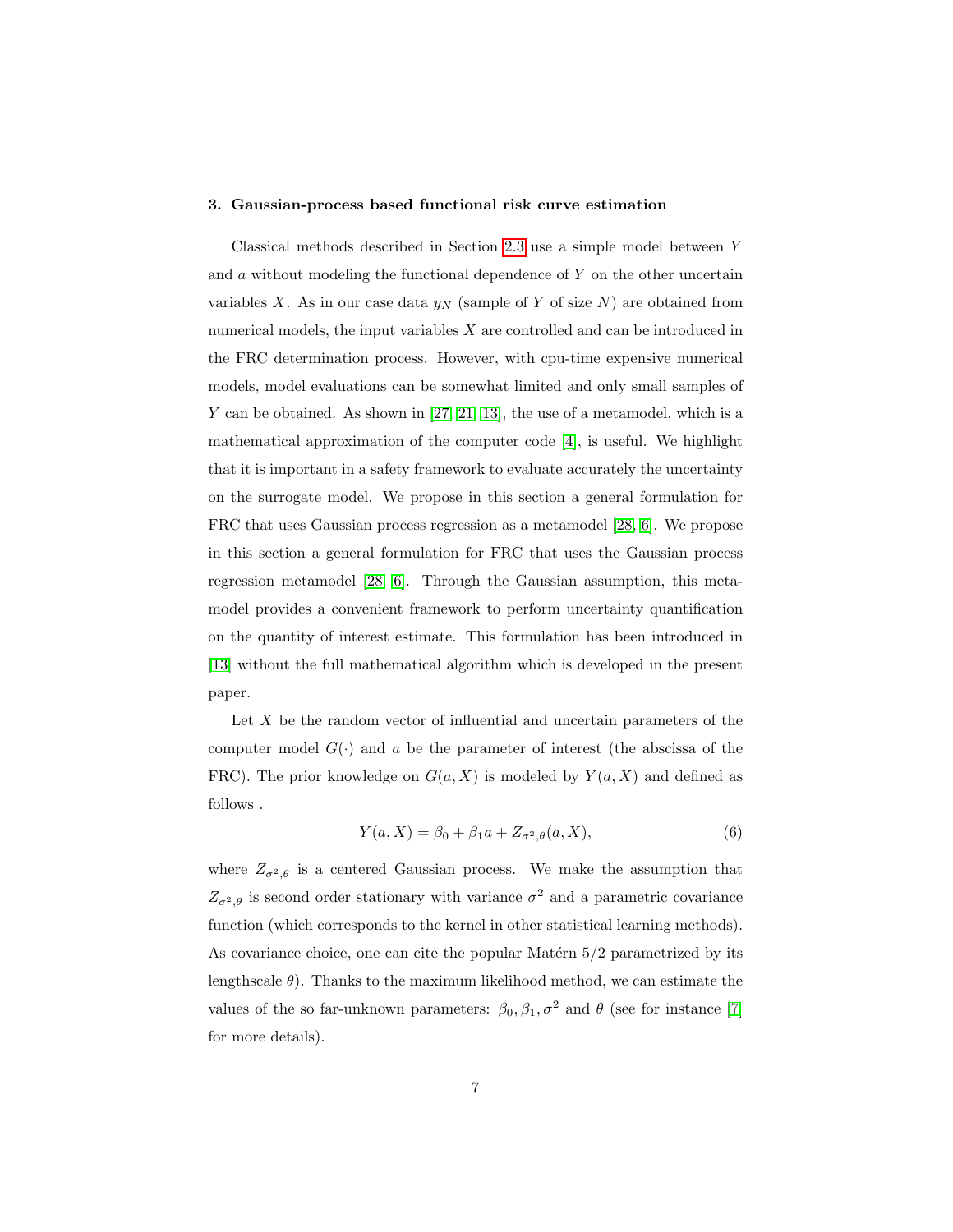Gaussian process regression (also known as the kriging process) provides an estimator of  $G(a, x)$  which is called the kriging predictor and written  $\hat{Y}(a, x)$ . In addition to the kriging predictor, the kriging variance  $\sigma_Y^2(a,x)$  quantifies the uncertainty induced by estimating  $Y(a, x)$  with  $\hat{Y}(a, x)$ . The predictive distribution is given by  $Y(a, x)$  conditioned by  $y_N$ :

<span id="page-7-0"></span>
$$
\forall x \quad (Y(a,x) \mid y_N) = \mathcal{N}\left(\widehat{Y}(a,x), \sigma_Y^2(a,x)\right) \tag{7}
$$

where  $\hat{Y}(a, x)$  (the kriging mean) and  $\sigma_Y^2(a, x)$  (the kriging variance) can both be explicitly estimated.

<span id="page-7-1"></span>Obtaining the FRC  $\Psi(a)$  consists in replacing  $Y = G(a, X)$  by its Gaussian process metamodel [\(7\)](#page-7-0) in [\(2\)](#page-3-0). Hence we can estimate the value of  $\Psi(a)$ , for  $a > 0$  from:

<span id="page-7-2"></span>
$$
\Psi(a) = P\left(Y_N(a, X) > s|a\right),\tag{8}
$$

where  $Y_N(a, X)$  is a Gaussian process which follows the distribution  $(Y(a, X)$  $y_N$ ) and s is a fixed threshold value. Two sources of uncertainty have to be taken into account in  $(8)$ : the first coming from the parameter X and the second coming from the Gaussian distribution in [\(7\)](#page-7-0).

From [\(8\)](#page-7-1), the following estimate for  $\Psi(a)$  can be deduced:

$$
\widehat{\Psi}(a) = E_X \left[ 1 - \Phi \left( \frac{s - \widehat{Y}(a, X)}{\sigma_Y(a, X)} \right) \right].
$$
\n(9)

This equation corresponds to the mean FRC with respect to the Gaussian process metamodel. The expectation in [\(9\)](#page-7-2) is estimated using a classical Monte Carlo integration procedure.

In order to estimate the uncertainty on the FRC estimation, we start from its integral expression:

$$
\Psi(a) = P_X(G(a, X) > s|a) = \int 1_{G(a,x) > s} f(x) dx,
$$
\n(10)

where  $f(x)$  is the joint pdf of X (independent on a). The first uncertainty source on  $\Psi(a)$  comes from the numerical evaluation of the integral inside the  $\Psi(a)$  definition. This evaluation is done by the Monte Carlo method:

$$
\Psi(a) \approx \Psi_{MC}(a) = \frac{1}{n} \sum_{i=1}^{n} 1_{G(a, x^{(i)}) > s},
$$
\n(11)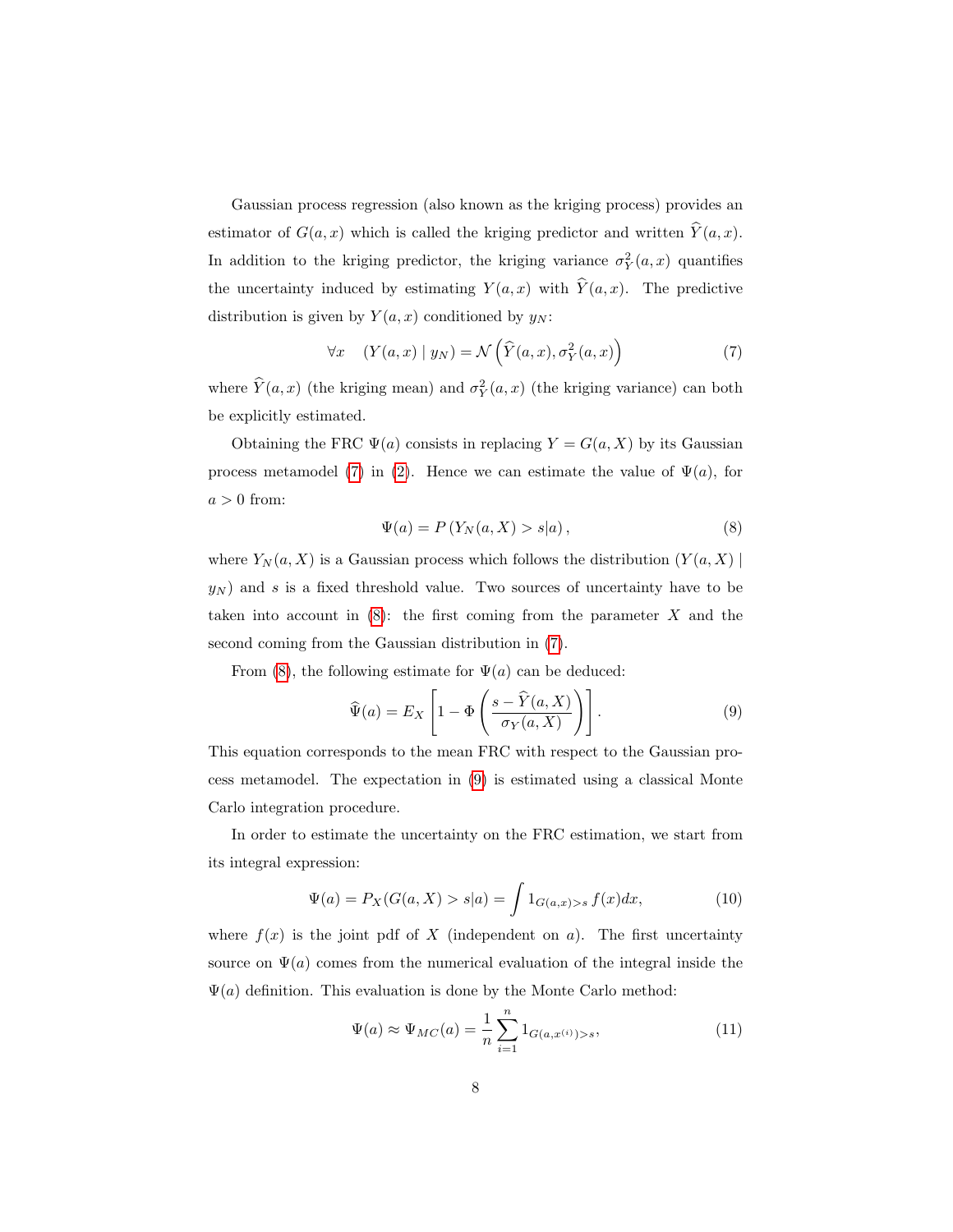where  $(x^{(i)})_{i=1,\ldots,n}$  is a sample of the random variable X. The required size of this sample can be too large to use this formula in practice (case of a costly evaluation of the code). We then replace the code by its Gaussian process approximation  $Y_N(a, X)$ :

$$
\Psi_{MC}(a) \approx \Psi_{MC,GP}(a) = \frac{1}{n} \sum_{i=1}^{n} 1_{Y_N(a,X) > s}.
$$
\n(12)

Let us recall that  $Y_N(a, X)$  is a Gaussian process with known mean and variance. To compute the integration error, the central limit theorem is used and gives for  $n \to \infty$ :

<span id="page-8-0"></span>
$$
\sqrt{n} \left( \Psi_{MC,GP}(a) - \Psi_{GP}(a) \right) \longrightarrow \mathcal{N} \left( 0, \Psi_{GP}(a) (1 - \Psi_{GP}(a)) \right), \tag{13}
$$

where

$$
\Psi_{GP}(a) = \int 1_{Y_N(a,X)>s} f(x)dx.
$$
\n(14)

 $\Psi_{GP}(a)$  corresponds to the FRC for the process  $Y_N(a, X)$ . The algorithm uses a significantly large value of  $n$  in order to deal with a valid Gaussian approximation.

The second uncertainty source on  $\Psi(a)$  estimation comes from Gaussian process approximation. We simulate m realizations  $(y^{(j)}(a, x))_{j=1,\dots,m}$  from  $(Y(a, x)|y_N)$  in order to evaluate the variability of  $\Psi_{MC,GP}(a)$  which comes from Gaussian process approximation. Thus, we compute:

$$
\psi_{MC,GP}^{(j)}(a) = \frac{1}{n} \sum_{i=1}^{n} 1_{y^{(j)}(a, x^{(i)}) > s}.
$$
\n(15)

Then, for each  $\psi_{MC,GP}^{(j)}(a), j = 1, \ldots, m$ , we compute the Monte Carlo error using the central limit theorem cited before in [\(13\)](#page-8-0) where the variance of the Gaussian distribution in [\(13\)](#page-8-0) is estimated with  $\psi_{MC,GP}^{(j)}(a)(1 - \psi_{MC,GP}^{(j)}(a)),$  $j=1,\ldots,m$ .

From [\(13\)](#page-8-0), we compute for each  $j = 1, ..., m$  a sample of size  $n_{CLT}$ . From this double Monte Carlo method, we obtain a sample  $\left[\psi_{MC,GP}^{(j,k)}(a)\right]_{k=1,\ldots,m}$ <sub> $k=1,\ldots,n_{CLT}$ </sub> of size  $m \times n_{CLT}$ . Then the FRC estimate is given by :

$$
\frac{1}{m \times n_{CLT}} \sum_{\substack{j=1,...,m \\ k=1,...,n_{CLT}}} \psi_{MC,GP}^{(j,k)}(a),
$$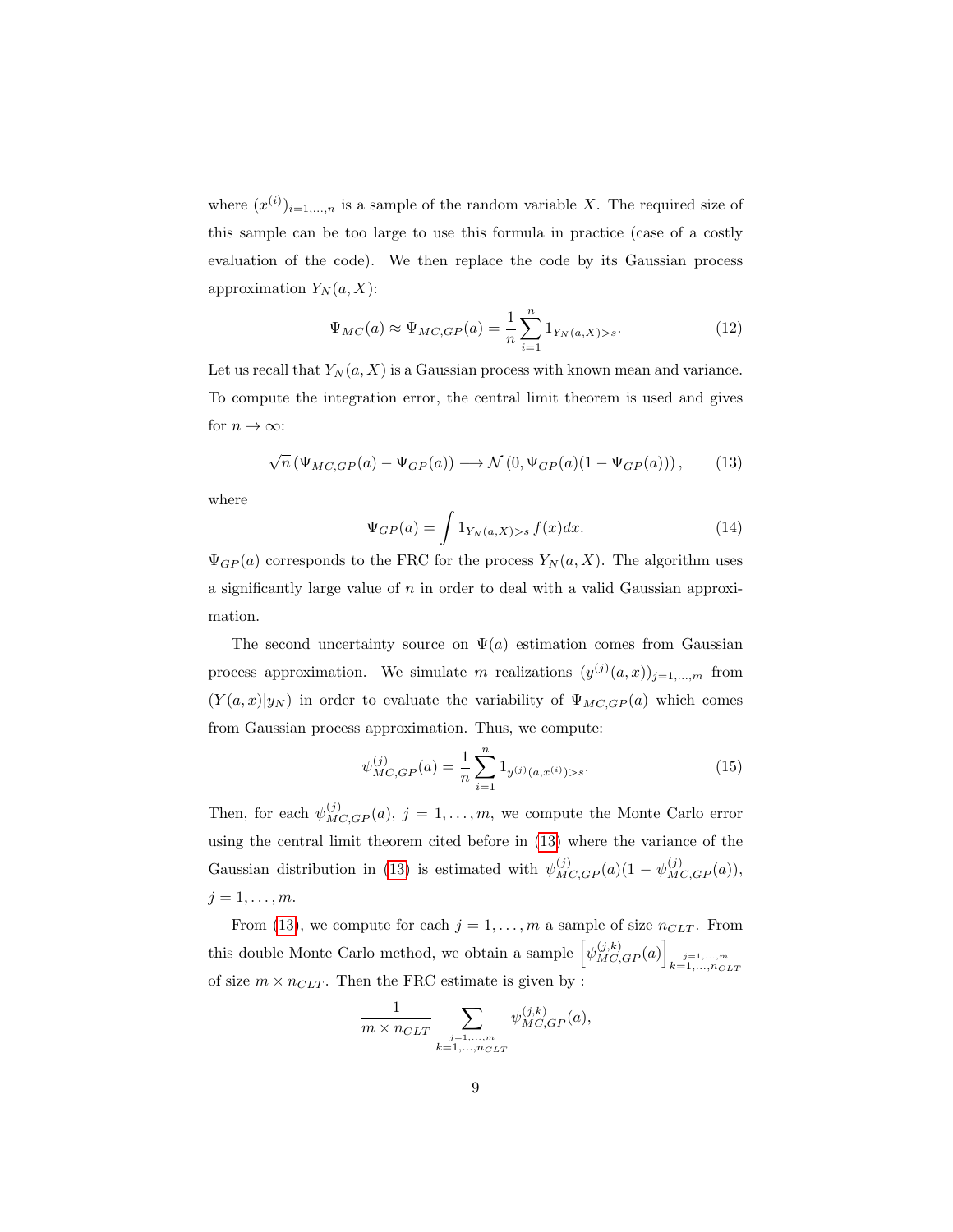and the uncertainty is evaluate from  $\left[\psi_{MC,GP}^{(j,k)}(a)\right]_{\substack{j=1,\ldots,m\\k=1,\ldots,n_{CLT}}}$  by using classical quantile estimators.

From this double Monte Carlo method, we are able to compute the FRC uncertainty due to the Gaussian process metamodel and due to the numerical integration process. Figure [1](#page-9-0) illustrates the algorithm on a POD curve estimation in an NDT application (see section [2.1\)](#page-2-0). A Gaussian process metamodel has been built on  $N = 100$  numerical simulations of eddy current examinations of steam generator tubes [\[13\]](#page-21-4). We visualize the confidence interval induced by the Monte Carlo (MC) estimation ( $n = 10,000$ ,  $n_{CLT} = 100,000$ ), the one induced by the Gaussian process approximation  $(m = 3,000)$  and the total confidence interval (including both approximations: GP+MC). It could be noticed that from the double Monte-Carlo sample  $\left[\psi_{MC,GP}^{(j,k)}(a)\right]_{k=1,\dots,m}$ , one can evaluate with an ANOVA decomposition the contribution of the Gaussian process and the parameters X on the FRC estimate mean squared error (see [\[12\]](#page-21-3)).



<span id="page-9-0"></span>Figure 1: Example of FRC estimated with a Gaussian process model (from [\[13\]](#page-21-4)). The present curve is a POD curve. The lines represent unilateral confidence intervals (LB means "lower bound"). The shaded areas represent the minimal and the maximal observations of  $POD(a)$ when only the uncertainty on the Gaussian process is considered (light gray) and when both the Gaussian process and the Monte-Carlo errors are considered (dark gray).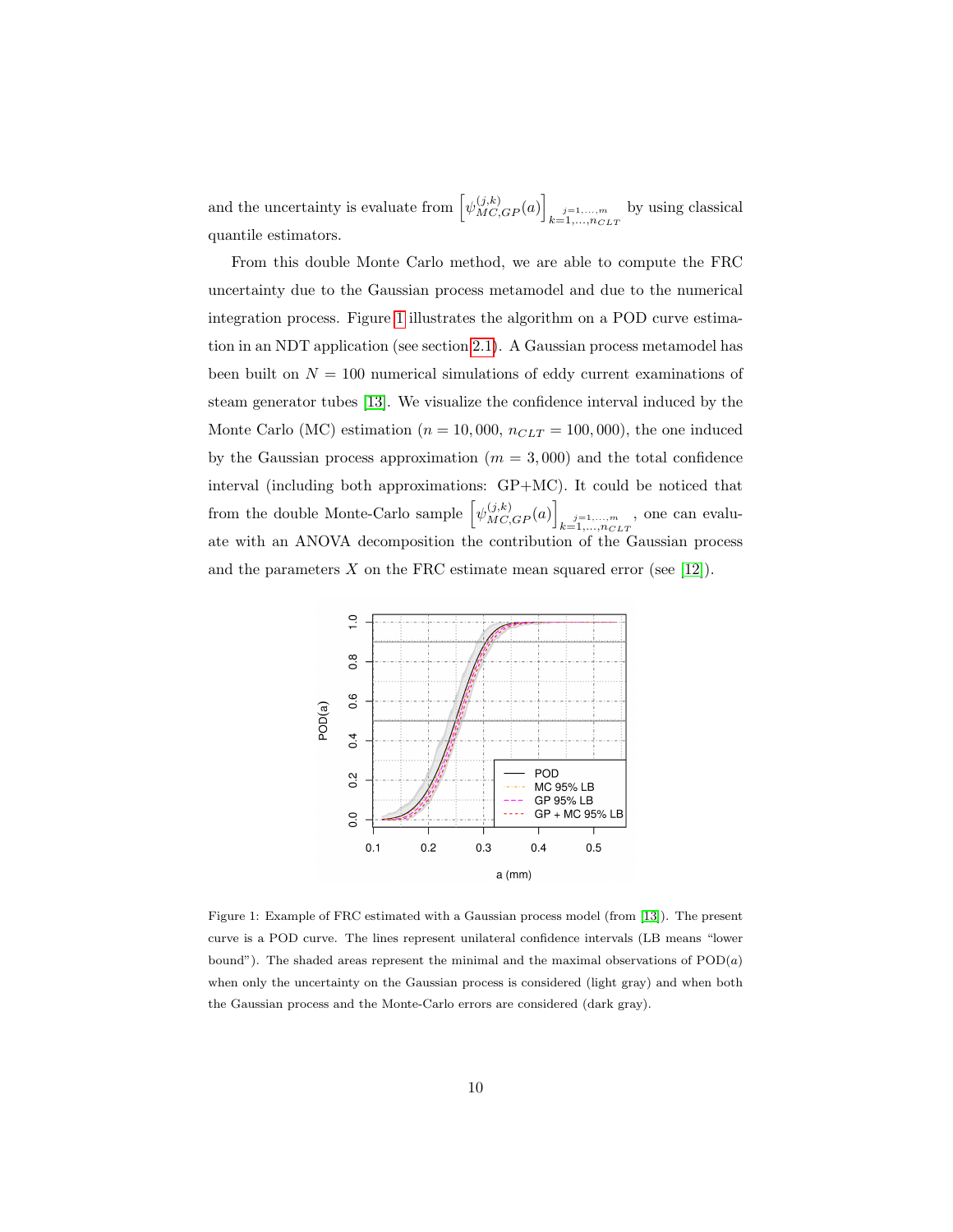Choosing m, the number of conditional Gaussian process realizations to simulate, is a difficult issue of this process. As explained in [\[12\]](#page-21-3) and other papers, there are some computational constraints (in memory and cpu time) when simulating conditional Gaussian processes on large samples. The choice of  $m = 3000$  has been chosen as a sufficient value (that we avoid to be too large) in order to estimate a 95% lower bound (due to the Gaussian process error). Then  $n$  has been tuned in order to have a smaller error induced by the Monte Carlo sampling process than the one induces by the Gaussian process.

#### 4. Global sensitivity analysis of functional risk curves

The objective of sensitivity analysis is to determine those input variables that mostly influence the model response [\[9,](#page-21-0) [29,](#page-23-3) [30\]](#page-23-4). Global sensitivity analysis methods take into account the overall uncertainty of the input parameters. Previous works on the POD [\[31\]](#page-23-5) and seismic fragility context [\[32\]](#page-23-6) have only considered sensitivity analysis on the variance and distribution of the model output variable  $Y$ . In this section, we propose two global sensitivity indices attached to the whole FRC: one already introduced in [\[13\]](#page-21-4) (aggregated Sobol' indices) and a new one based on a completely different idea (perturbed-law based indices). Therefore, the influence of the parameter of interest  $a$ , as it is the FRC abscissa, will not be considered as an input variable whose sensitivity index has to be computed.

## 4.1. Aggregated Sobol' indices

We first focus on the variance-based sensitivity formulation [\[33\]](#page-23-7), which is one the most popular tools that has been proven to be robust and easily interpretable [\[10\]](#page-21-1). The associated sensitivity indices are often called Sobol' indices.

In the case of independent inputs, using the Sobol-Hoeffding decomposition [\[34\]](#page-23-8), the variance of the numerical model  $Y = G(X_1, \ldots, X_d)$  is decomposed into the following sum:

<span id="page-10-0"></span>
$$
Var(Y) = V = \sum_{i=1}^{d} V_i + \sum_{1 \le i < j \le d} V_{ij} + \dots + V_{1...d} \tag{16}
$$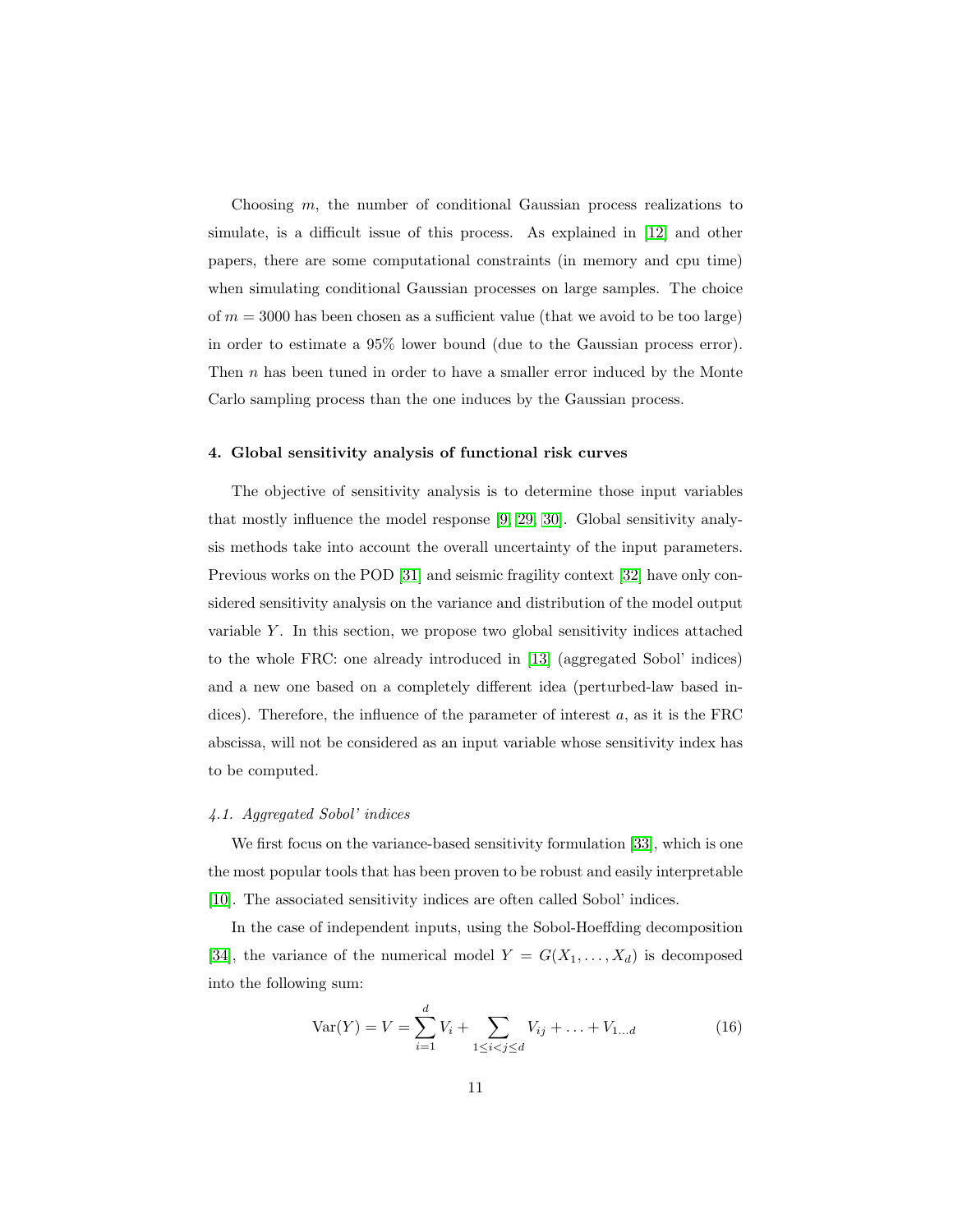with  $V_i = \text{Var}[E(Y|X_i)], V_{ij} = \text{Var}[E(Y|X_i, X_j)] - V_i - V_j$ , etc. Then,  $\forall i, j$  $1 \ldots d, i < j$ , the Sobol' indices are given by

<span id="page-11-1"></span>
$$
S_i = \frac{V_i}{V}, S_{ij} = \frac{V_{ij}}{V}, \dots, \text{ and } T_i = S_i + \sum_{j \neq i} S_{ij} + \sum_{j < k, j \neq i, k \neq i} S_{ijk} + \dots \quad (17)
$$

The first-order Sobol' index  $S_i$  measures the individual effect of the input  $X_i$ on the variance of the output Y, while the total Sobol' index  $T_i$  measures the  $X_i$  effect and all the interaction effects between  $X_i$  and the other inputs (as the second-order effect  $S_{ij}$ ).  $T_i$  can be reinterpreted as  $T_i = 1 - \frac{V_{-i}}{V_i}$  $\frac{u}{V}$  with  $V_{-i} = \text{Var}[E(Y|X_{-i})]$  and  $X_{-i}$  is the vector of all inputs except  $X_i$ . Each Sobol' index is then interpreted in terms of percentage of total variance explanation.

In order to define similar sensitivity indices for the whole FRC  $(Eq. (9))$  $(Eq. (9))$  $(Eq. (9))$ , [\[13\]](#page-21-4) defines the following quantities:

<span id="page-11-0"></span>
$$
\Psi_X(a) = P_X(Y > s | a, X) = 1 - \Phi\left(\frac{s - \hat{Y}(a, X)}{\sigma_Y(a, X)}\right),
$$
  
\n
$$
\Psi_{X_i}(a) = P_X(Y > s | a, X_i),
$$
  
\n
$$
\Psi_{X_{-i}}(a) = P_X(Y > s | a, X_{-i}),
$$
  
\n
$$
D = E_X \|\Psi(a) - \Psi_X(a)\|^2
$$
  
\n
$$
= E_X \left[ \int (\Psi(a) - \Psi_X(a))^2 \, da \right],
$$
\n(18)

with  $\Vert . \Vert$  the euclidean norm. As in [\[35\]](#page-24-0) (see also [\[36\]](#page-24-1)) which deals with functional model outputs, our objective is to obtain a single sensitivity index for each input by averaging the variability of the function, here the FRC depending on a. The specificity here is that we deal with a FRC function. Therefore, [\[13\]](#page-21-4) defines the FRC aggregated Sobol' indices by:

$$
S_i^{\text{FRC}} = \frac{E_X ||\Psi(a) - \Psi_{X_i}(a)||^2}{D}, T_i^{\text{FRC}} = \frac{E_X ||\Psi_X(a) - \Psi_{X_{-i}}(a)||^2}{D}.
$$
 (19)

 $S_i^{\text{FRC}}$  (resp.  $T_i^{\text{FRC}}$ ) gives the first-order (resp. total) effect of  $X_i$  on the mean FRC.

These FRC aggregated Sobol' indices are easily computed by the metamodels. In particular, the kriging metamodel allows to replace  $P_X(Y > s \mid a)$  by the expectation  $E_X$  $\lceil$  $1 - \Phi$  $\int \frac{s - \widehat{Y}(a, X)}{a}$  $\left( \frac{-\widehat{Y}(a,X)}{\sigma_Y(a,X)} \right)$  in the FRC expressions of [\(18\)](#page-11-0). In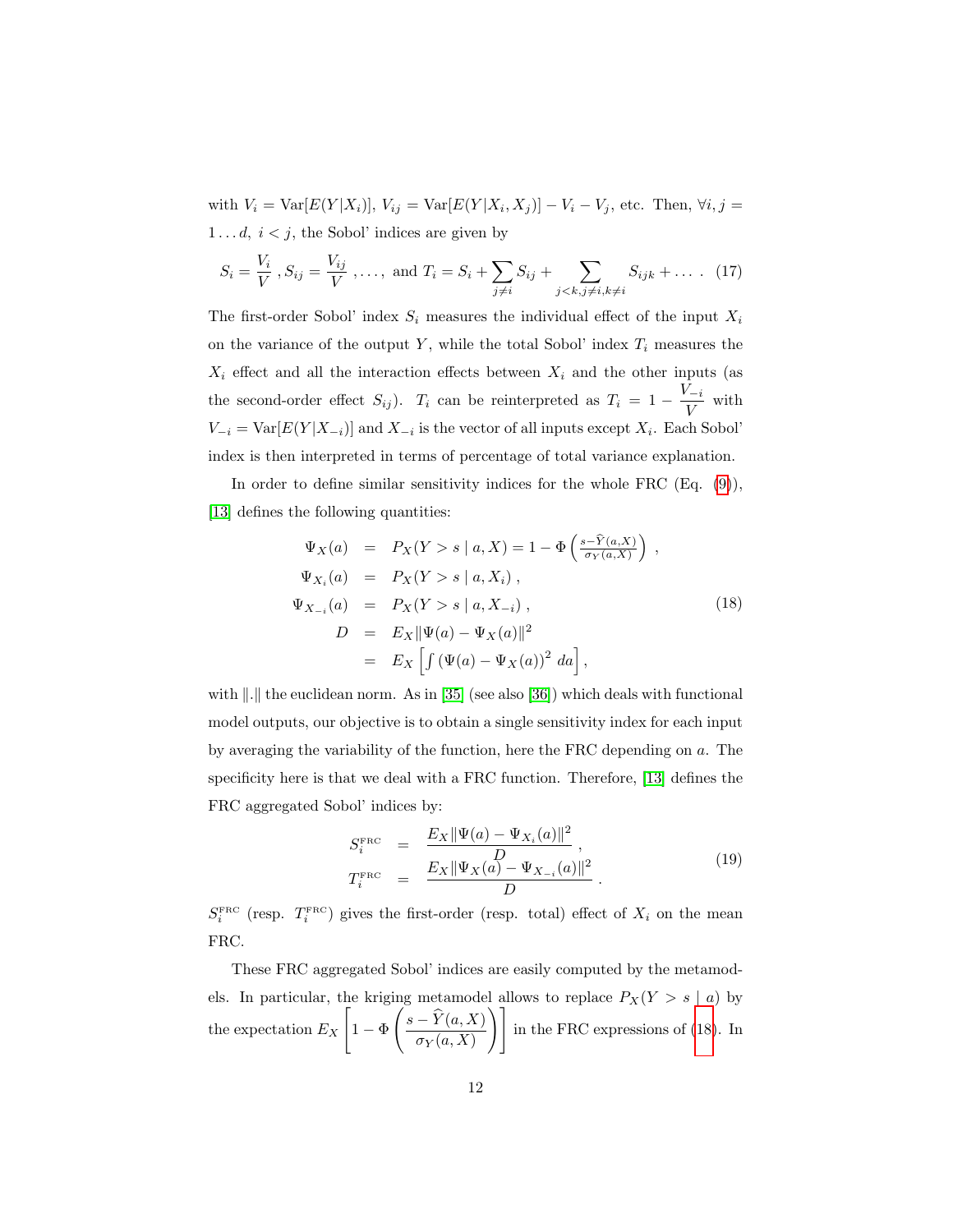order to compute the Sobol' indices, we use the classical pick-freeze formulas (see for example [\[34\]](#page-23-8)). The confidence intervals due to the finite Monte Carlo sample are then obtained by bootstrap. Let us noticed that it is also possible to estimate the error on the aggregated Sobol' indices due to the kriging error as in [\[12\]](#page-21-3) for the classical Sobol' indices. This computationally heavy process has not been applied here.

The sensitivity analysis results on our use case are given in Figure [2](#page-12-0) with the FRC aggregated Sobol' indices of the five physical input parameters (called E, ebav<sub>1</sub>, ebav<sub>2</sub>, h<sub>11</sub> and h<sub>12</sub>). ebav<sub>1</sub> is the main influent parameter on the FRC (the POD curve of Figure [1\)](#page-9-0), followed by  $h_{12}$  and ebav<sub>2</sub>. E and  $h_{11}$  have no influence.



<span id="page-12-0"></span>Figure 2: First order (left) and total (right) FRC aggregated Sobol' indices (from [\[13\]](#page-21-4)).

The FRC aggregated Sobol' indices quantify the sensitivity of each input on the overall curve. However, we could be interested in the sensitivities on the FRC at a specific value of the parameter of interest a. This can be directly done by replacing Y by  $\Psi_X(a)$  in the equations [\(16\)](#page-10-0) and [\(17\)](#page-11-1). If we are now interested by the sensitivities at a specific probability value of the FRC, we have to study the inverse function of the FRC:  $\Psi_X^{-1}(p)$  with p a given probability. Similarly to the previous case, the Sobol' indices can be obtained by replacing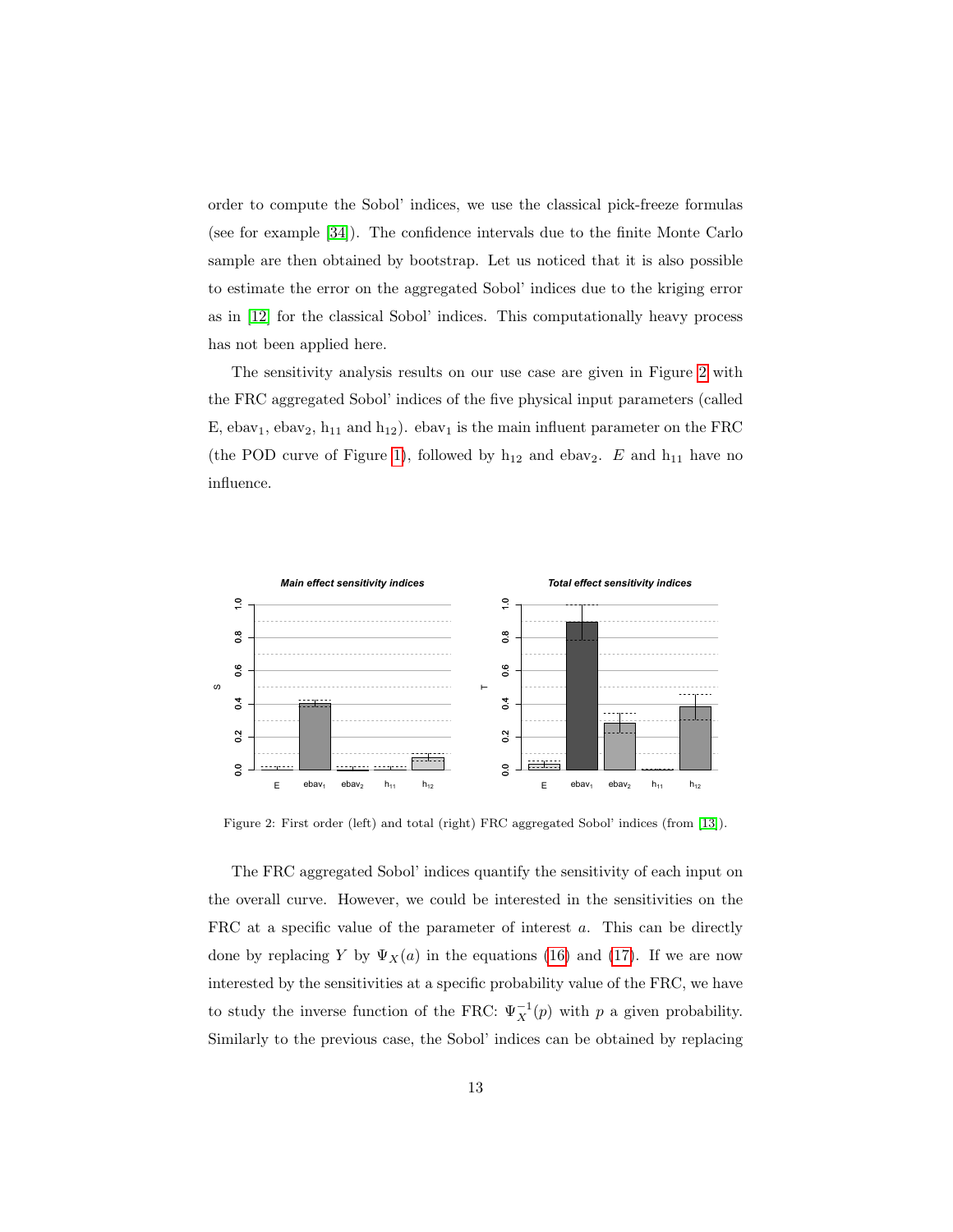Y by  $\Psi_X^{-1}(p)$  in the equations [\(16\)](#page-10-0) and [\(17\)](#page-11-1). Figure [3](#page-13-0) gives these sensitivity indices on our data for  $p = 0.90$  which corresponds to the quantile of a at order 90% (noted  $a_{90}$ ). We see that the influences of the inputs on  $a_{90}$  are very close to the ones on the overall POD curve. It could be explained by the fact that the different inputs have rather linear effects on the output of the model (the amplitude).



<span id="page-13-0"></span>Figure 3: First order (left) and total (right) Sobol' indices on  $a_{90}$  (from [\[13\]](#page-21-4)).

## 4.2. Perturbed-law based sensitivity indices

We propose now to quantify the impact on the FRC of a perturbation of the input parameters pdfs by answering to the following question: "What would be the FRC if the pdf of the  $i<sup>th</sup>$  input  $X_i$  had been modified?". In this approach, all the input parameters are modeled by random variables, and their input probability densities are supposed to be unknown. Let us remark that a negligible sensitivity index of an input will not allow to fix this input, but just to say that its pdf has no influence on the FRC.

We use the so-called Perturbed-Law based sensitivity Indices (PLI) measures recently introduced in [\[14\]](#page-21-5) (see also [\[37\]](#page-24-2)). We start from the integral-form of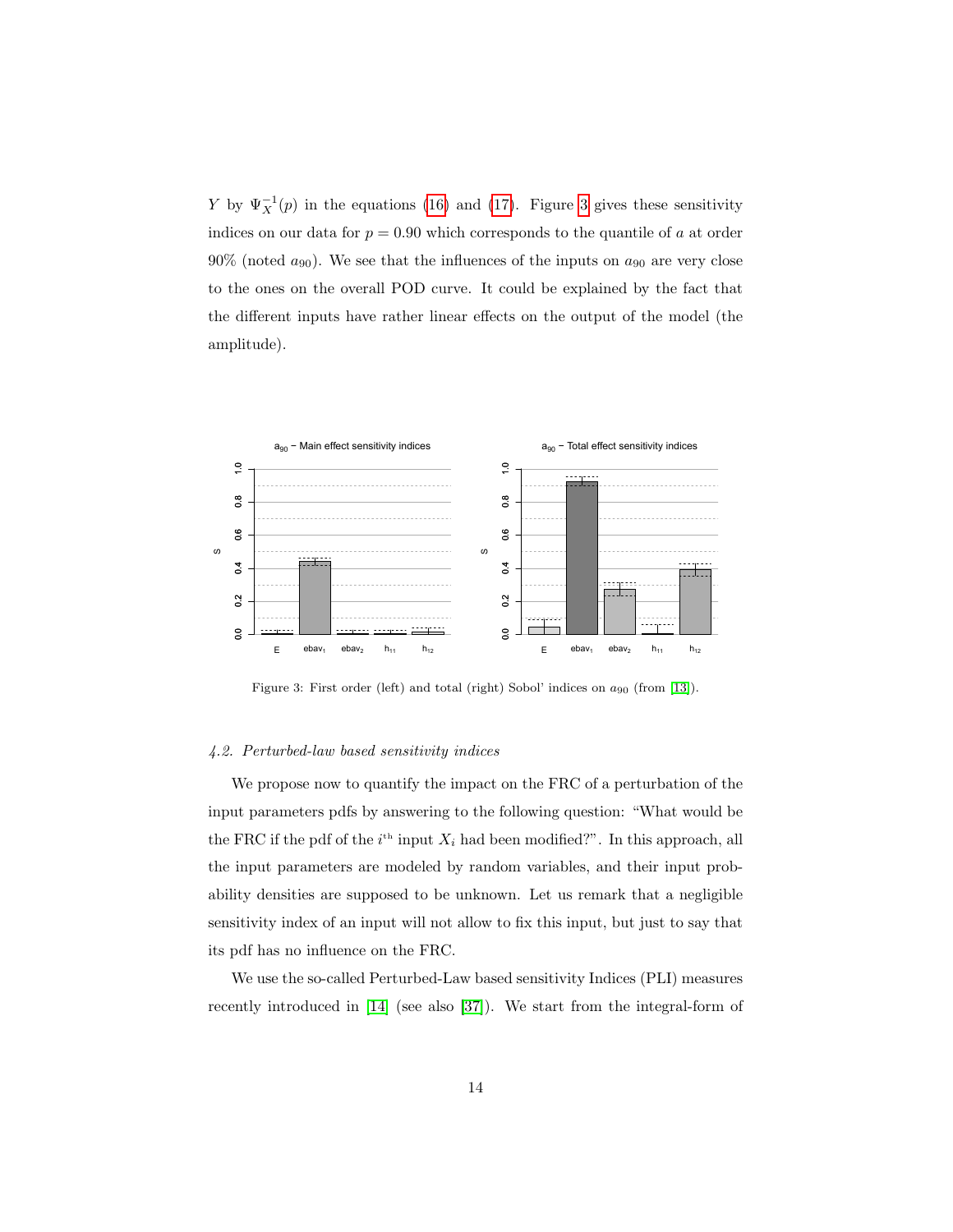the FRC:

$$
P_X(G(a,x) > s) = \int 1_{G(a,x) > s} f(x) dx,
$$

where  $f(x)$  is the joint pdf of X. Modifying the pdf  $f_i(x_i)$  of  $X_i$  gives us  $f_{i,\delta}(x_i)$ , the perturbed pdf of  $X_i$ . After this perturbation, the FRC, denoted  $P_{X_i,\delta}(\cdot)$ instead of  $P_X(\cdot)$ , can be written as:

$$
P_{X_i, \delta}(G(a, x) > s) = \int 1_{G(a, x) > s} \frac{f_{i, \delta}(x_i)}{f_i(x_i)} f(x) dx,
$$
\n(20)

The PLI measures only consist of the comparison of the FRCs before and after the perturbation, and are defined by:

$$
S_{i,\delta} = \begin{cases} \frac{P_{X_i,\delta} (G(a,X) > s) - P_X (G(a,X) > s)}{P_{X_i,\delta} (G(a,X) > s)} \\ \text{if } P_{X_i,\delta} (G(a,X) > s) \ge P_X (G(a,X) > s), \\ \frac{P_{X_i,\delta} (G(a,X) > s) - P_X (G(a,X) > s)}{P_X (G(a,X) > s)} \\ \text{if } P_{X_i,\delta} (G(a,X) > s) < P_X (G(a,X) > s). \end{cases}
$$
\n
$$
(21)
$$

A negative  $S_{i,\delta}$  means that the FRC is smaller after the perturbation, while a positive  $S_{i,\delta}$  means that the FRC has increased. The estimation of  $P_{X_i,\delta}(G(a,X) > s)$ is based on reverse importance sampling [\[38\]](#page-24-3). Asymptotical properties of the estimators give also some confidence intervals on the PLI measures.

In [\[14\]](#page-21-5), the numerical model is directly used to estimate the PLI measures by large Monte Carlo samples. We propose here to estimate the PLI measures using the Gaussian process metamodel and integrating its error in the estimates. The mean FRC which we consider is given by [\(9\)](#page-7-2):

$$
\Psi(a) = E_X \left[ 1 - \Phi \left( \frac{s - \widehat{Y}(a, X)}{\sigma_Y(a, X)} \right) \right] = \int 1 - \Phi \left( \frac{s - \widehat{Y}(a, x)}{\sigma_Y(a, x)} \right) f(x) dx. \tag{22}
$$

After the perturbation of the pdf of the  $i<sup>th</sup>$  input, the mean FRC is given by:

$$
\Psi_{i,\delta}(a) = \int 1 - \Phi\left(\frac{s - \widehat{Y}(a,x)}{\sigma_Y(a,x)}\right) \frac{f_{i,\delta}(x_i)}{f_i(x_i)} f(x) dx.
$$
 (23)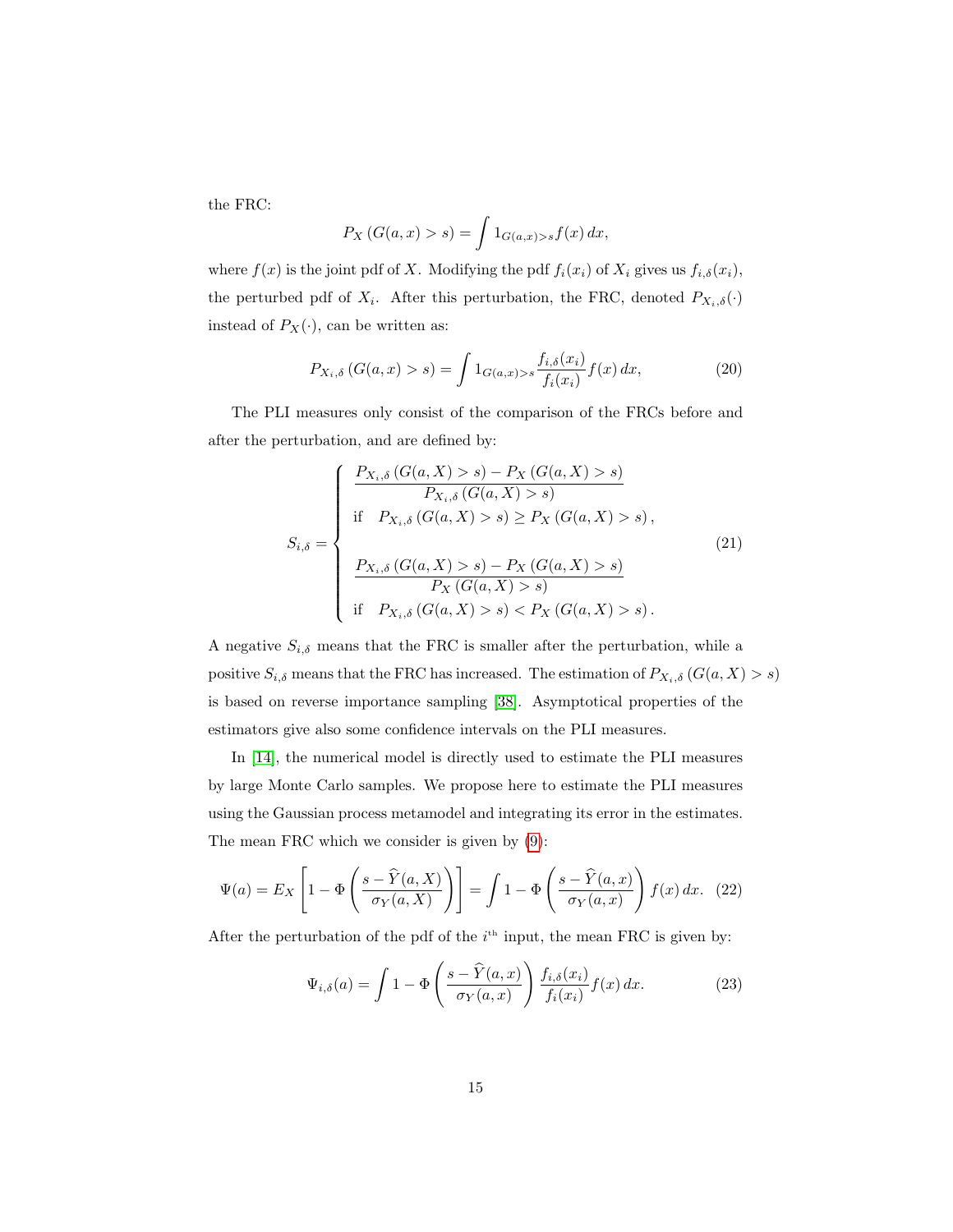PLI measures are then given by:

$$
S_{i,\delta}(a) = \begin{cases} \frac{\Psi_{i,\delta}(a) - \Psi(a)}{\Psi_{i,\delta}(a)} & \text{if } \Psi_{i,\delta}(a) \ge \Psi(a), \\ & \\ \frac{\Psi_{i,\delta}(a) - \Psi(a)}{\Psi(a)} & \text{if } \Psi_{i,\delta}(a) < \Psi(a). \end{cases}
$$
(24)

The last element of the PLI method is the definition of the perturbations  $f_{i,\delta}(x_i)$ . [\[14\]](#page-21-5) choose to perturb a statistical characteristic (for example the mean, or the variance, or a quantile, ...) of  $X_i$  in order to be "as close as possible" to the initial pdf  $f_i(x_i)$ . The dissimilarity measure between  $f_{i,\delta}(x_i)$  and  $f_i(x_i)$ , which contains the required properties, is the Kullback-Leibler divergence:

$$
KL(f_{i,\delta}(x_i), f_i(x_i)) = \int_{-\infty}^{+\infty} f_{i,\delta}(x_i) \log \frac{f_{i,\delta}(x_i)}{f_i(x_i)} dx_i.
$$
 (25)

It implies that  $f_{i,\delta}(X_i)$  and  $f_i(X)$  have the same definition domain (as a consequence, the input domain bounds cannot be changed). The Kullback-Leibler divergence has the advantage to be easily minimized [\[39\]](#page-24-4), in order to obtain explicit solutions for  $f_{i,\delta}(X_i)$  for classical pdf (e.g. Gaussian).

Figure [4](#page-16-0) gives some examples of perturbations for the uniform pdf on  $[0, 1]$ (mean is  $0.5$  and variance is  $1/12$ ). Figure [5](#page-16-1) gives some examples of perturbations for the standard Gaussian pdf (mean is 0 and variance is 1).

Figure [6](#page-17-0) gives an example of a PLI-based sensitivity analysis on our NDT test case (see section [2.1\)](#page-2-0) which aims to estimate POD curves and the associated sensitivity indices to its five physical input parameters (called  $E$ , ebav<sub>1</sub>, ebav<sub>2</sub>,  $h_{11}$  and  $h_{12}$ ), the defect size a being fixed here at a given value. The input parameters pdfs are all uniform on  $[0, 1]$ . Their non-perturbed mean is then 1/2. Then, the mean of each input is modified in the range of  $\delta \in [0.1, 0.9]$ . For each  $\delta$  value and each influential parameter, Figure [6](#page-17-0) shows the PLI estimates  $\hat{S}_\delta$ . Large absolute values of  $\hat{S}_\delta$  imply a large impact of the perturbation on the FRC. Moreover, the sign of  $\hat{S}_\delta$  indicates if the new probability has decreased (negative case) or increased (positive case). Confidence intervals shown in Figure [6](#page-17-0) are obtained using a Gaussian asymptotic property of the estimates  $\hat{S}_{i,\delta}$  [\[14\]](#page-21-5). In Figure [6,](#page-17-0) one can see for instance that increasing the  $h_{12}$  input mean largely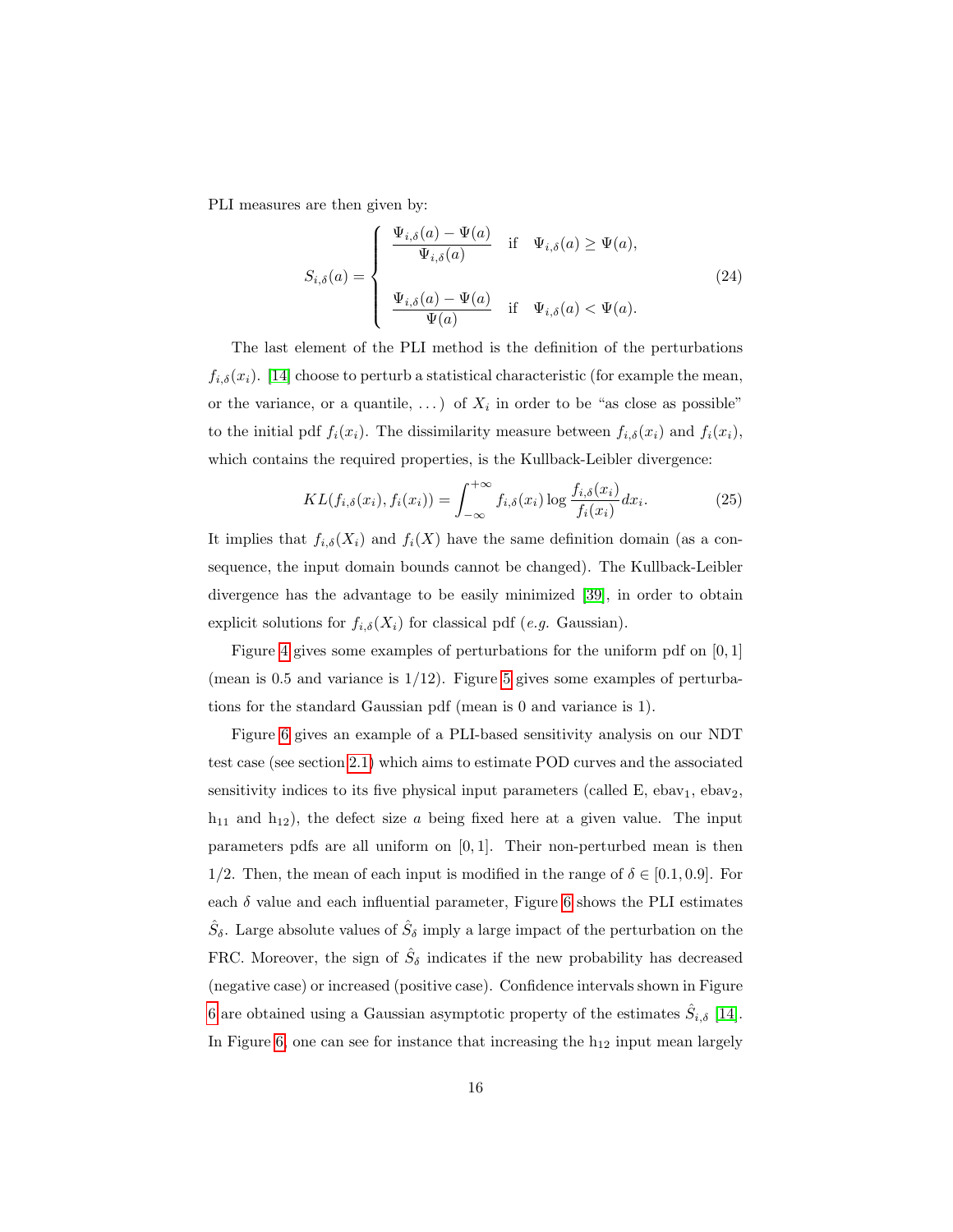

<span id="page-16-0"></span>Figure 4: Examples of perturbations for the uniform pdf on [0, 1]. Left: the mean of the pdf is perturbed ( $\delta$  is the new mean value). Right: the variance of the pdf is perturbed ( $\delta$  is the new variance value).



<span id="page-16-1"></span>Figure 5: Examples of perturbations for the standard Gaussian pdf. Left: the mean of the pdf is perturbed ( $\delta$  is the new mean value). Right: the standard-deviation of the pdf is perturbed  $(\delta$  is the new standard-deviation value).

increases the FRC, while decreasing the  $\epsilon$ bav<sub>1</sub> input mean largely decreases the FRC. In contrary, perturbations of the E mean have no effect on the FRC.

In order to have a global view of the FRC sensitivity for different defect sizes a, Figure [7](#page-18-0) gives the PLI graphs for each input, with variations of a and the  $\delta$  perturbation. Clearly, the inputs ebav<sub>1</sub> and  $h_{12}$  have strong impacts on the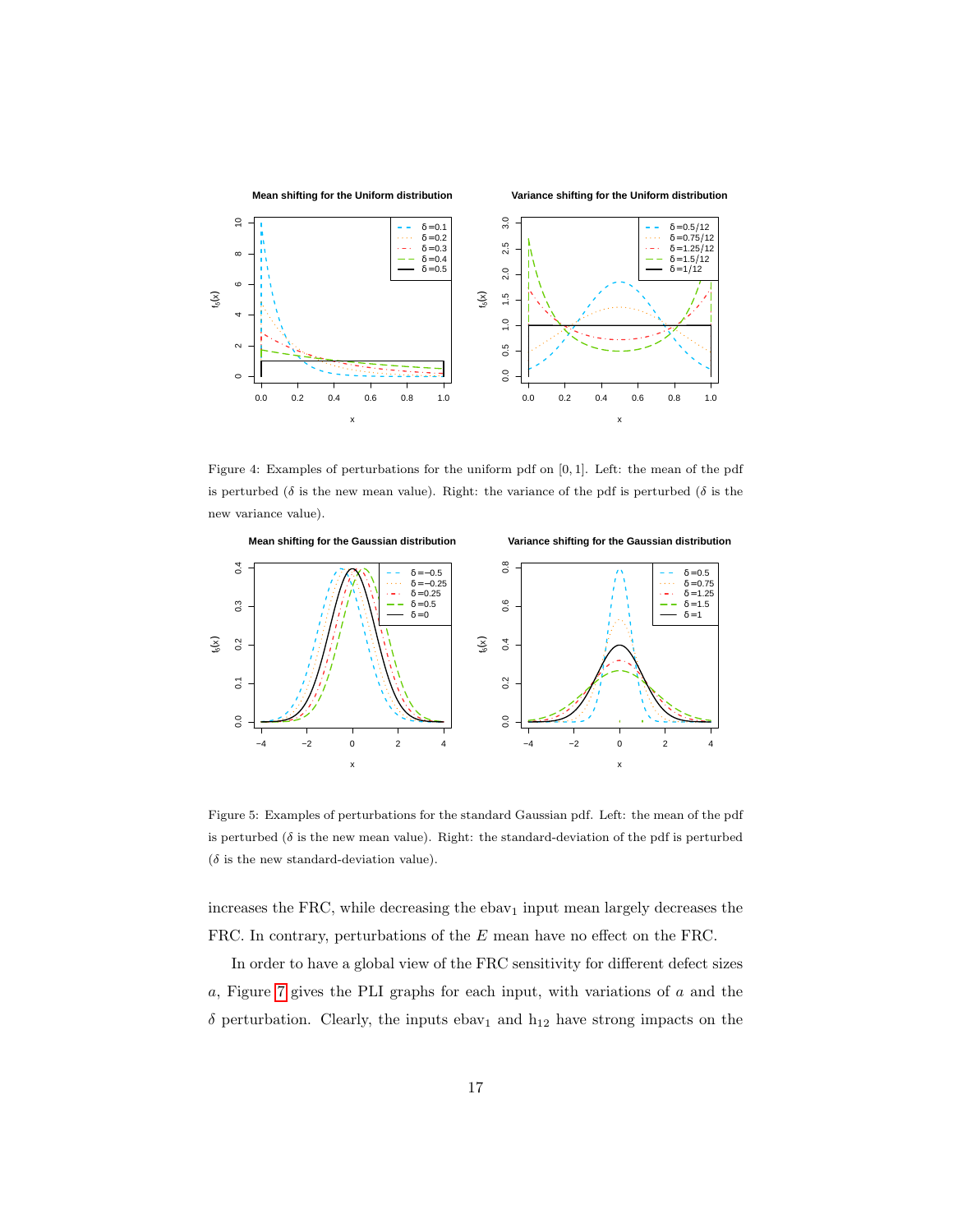#### POD sensitivity analysis with PLI method



<span id="page-17-0"></span>Figure 6: Graphical example for the PLI measures on the POD curves. Each color corresponds to one input parameter. The dots show the PLI values in function of the perturbation  $\delta$  on the input pdf mean, while the dotted curves correspond to the 95% confidence intervals on the PLI estimates.

FRC, but especially in the  $a < 0.3$  range. In contrary, the inputs  $E$  and  $h_{11}$  have no influence. These elements are key points for the engineers to understand the effects of the physical parameters on the POD curve.

## 5. Conclusion

In this paper, several methods of uncertainty and sensitivity analysis of model outputs have been developed on the particular quantity of interest of the functional risk curve (FRC). A FRC provides the probability of an undesirable event as a function of the value of a critical input parameter of a considered physical system. Focus has been on the use of the Gaussian process metamodels in order to build FRCs from numerical experiments. This approach is useful when the computer model is expensive to evaluate in such a way that only a small sample of the model output can be obtained. In addition to the mean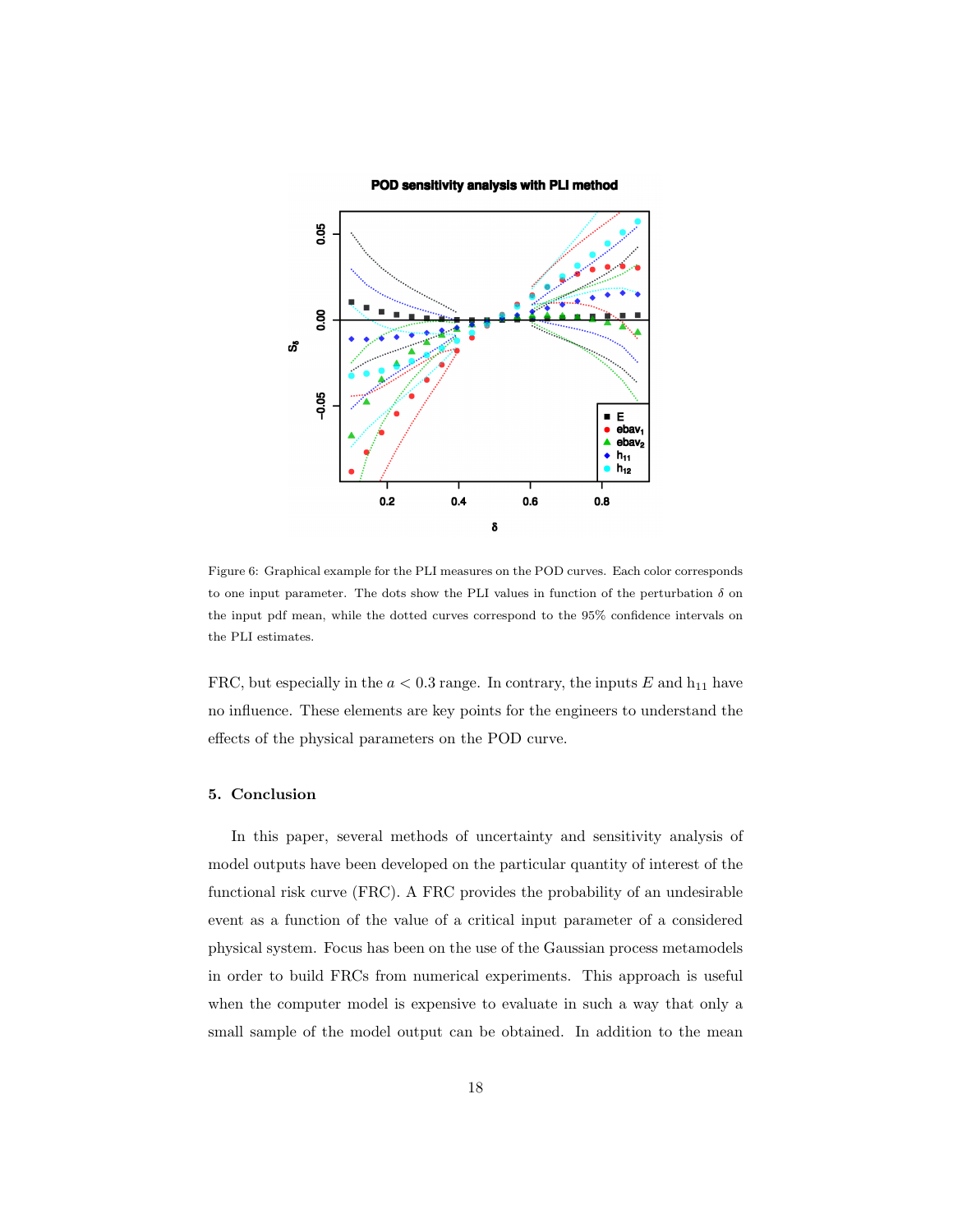

<span id="page-18-0"></span>Figure 7: PLI measures on the POD curves for different perturbations on the pdf means and different values of a.  $\delta = 0.5$  corresponds to the non perturbed case. The grey color corresponds to no change in the FRC, while the red color (resp. blue) corresponds to an increase (resp. decrease) of the FRC.

risk curve, the metamodel allows to obtain the confidence bands via conditional Gaussian process simulations.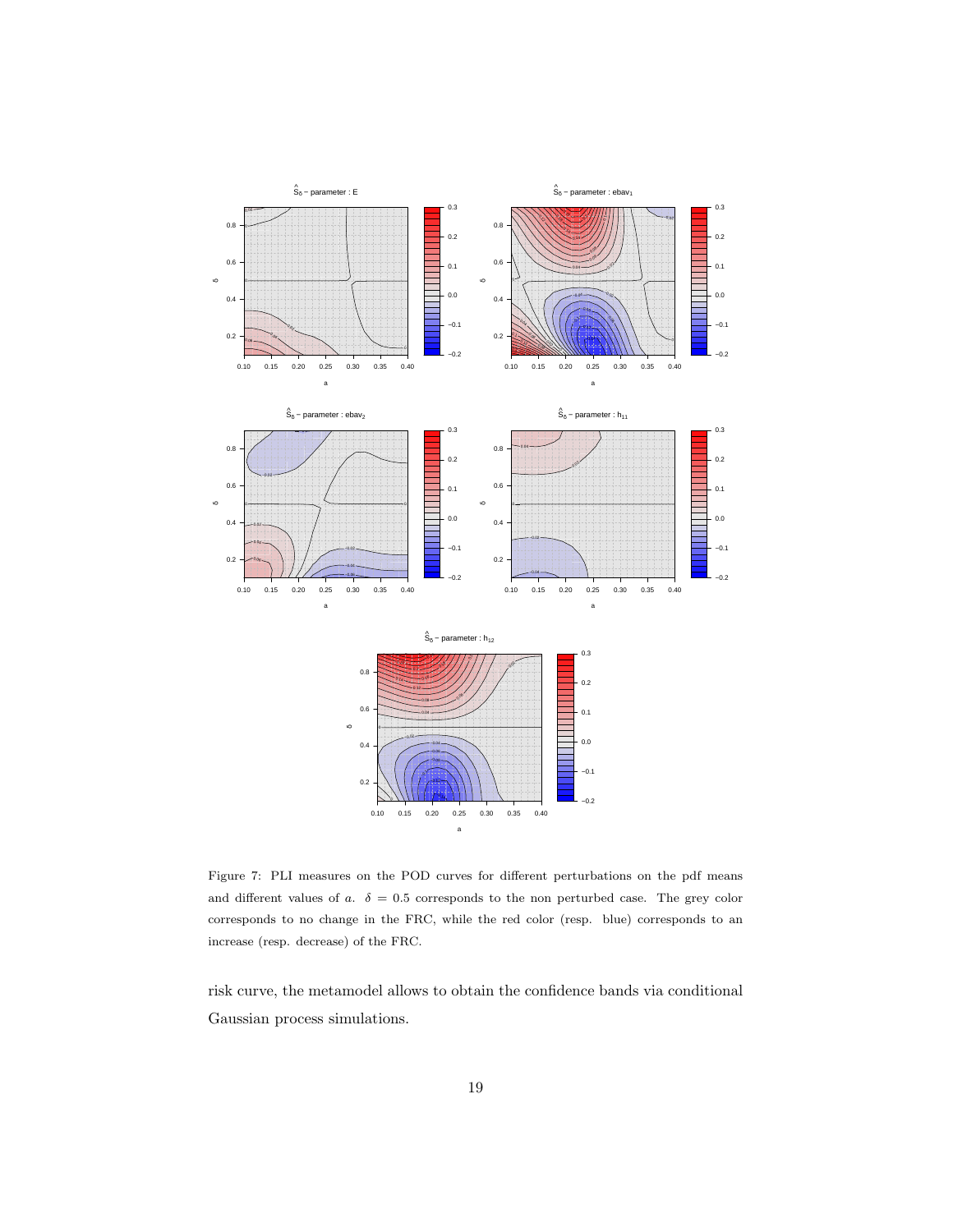One important advantage of using a metamodel is that sensitivity analysis is facilitated. We have defined two kinds of sensitivity indices related to the FRC as the quantity of interest. First, we have formulated the FRC aggregated Sobol' indices, which are variance-based measures. Second, based on perturbation of the pdf of each model input variable, sensitivity indices (called PLI) of the model inputs on the FRC are also proposed. These allow to understand the effect of misjudgment on the pdf of each input parameters.

An example taken from simulated NDE inspections highlights the added value of the FRC, which in this context correspond to POD curves. The two proposed sensitivity analysis methods provide strongly complementary information to experts interpreting the NDE results. However, FRCs are used in many other engineering contexts, e.g. in the seismic fragility assessment (as shown in section [2.2\)](#page-4-0) and in the evaluation of hydraulic works reliability subject to extremely high water levels [\[2\]](#page-20-1). These tools would also be useful in separating the effects of stochastic input variables and epistemic input parameters. For instance, this problem is highlighted in [\[40\]](#page-24-5) and [\[41\]](#page-24-6).

Finally, two main mathematical perspectives are identified from this work. First, adaptive designs can be developed: in the spirit of [\[42\]](#page-24-7), it would consist of using the Gaussian process model in order to define some SUR ("Sequential Uncertainty Reduction") criteria on the FRC as the quantity of interest. Optimizing such a criterion would provide a new set of input parameter values, which would be run with the computer code in order to decrease the POD confidence interval. Second, [\[43\]](#page-24-8) have started a preliminary study that considers FRC as a random distribution function. This framework allows to deal with stochastic computer codes instead of the deterministic ones of this paper (see for example Kleijnen [\[44\]](#page-24-9)).

## Acknowledgments

Part of this work has been backed by French National Research Agency (ANR) through project ByPASS ANR-13-MONU-0011. We acknowledge three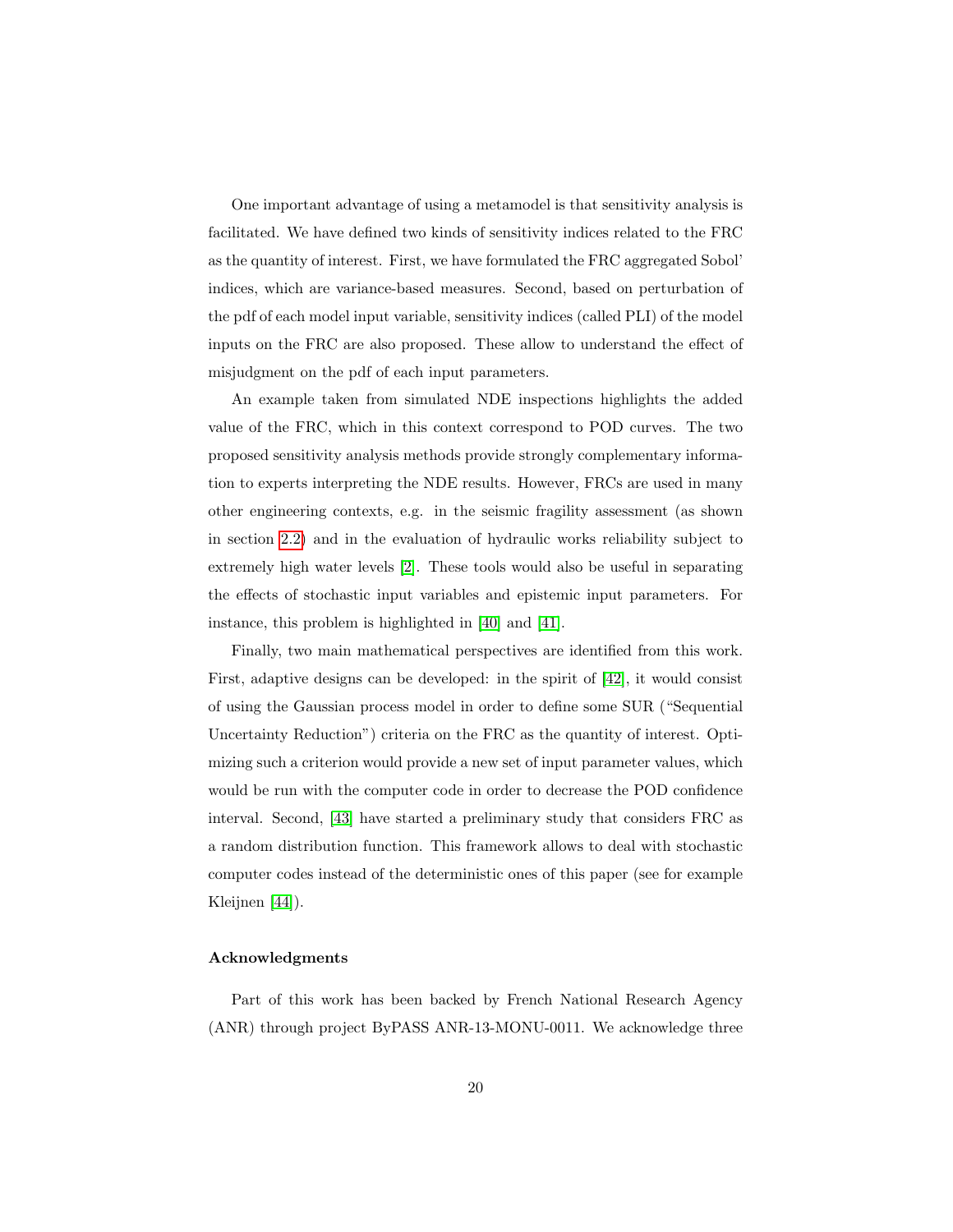anonymous reviewers for their deep analysis of the paper and the useful comments they provide. We are also grateful to Alberto Pasanisi for giving helpful discussions and Andreas Schumm for his help with the English language.

## References

# References

- <span id="page-20-0"></span>[1] E. de Rocquigny, Modelling Under Risk and Uncertainty: An Introduction to Statistical, Phenomenological and Computational Methods, Wiley, 2012.
- <span id="page-20-1"></span>[2] A. Pasanisi, Uncertainty analysis and decision-aid: methodological, technical and managerial contributions to engineering and  $R&D$  studies, Mémoire d'Habilitation à Diriger des Recherches de l'Université de Technologie de Compiègne, 2014.
- <span id="page-20-2"></span>[3] M. Baudin, A. Dutfoy, B. Iooss, A. Popelin, Open TURNS: An industrial software for uncertainty quantification in simulation, in: R. Ghanem, D. Higdon, H. Owhadi (Eds.), Springer Handbook on Uncertainty Quantification, Springer, 2017, pp. 2001–2038.
- <span id="page-20-3"></span>[4] K.-T. Fang, R. Li, A. Sudjianto, Design and modeling for computer experiments, Chapman & Hall/CRC, 2006.
- <span id="page-20-4"></span>[5] R. Smith, Uncertainty quantification, SIAM, 2014.
- <span id="page-20-5"></span>[6] C. Rasmussen, C. Williams, Gaussian processes for machine learning, MIT Press, 2006.
- <span id="page-20-6"></span>[7] A. Marrel, B. Iooss, F. Van Dorpe, E. Volkova, An efficient methodology for modeling complex computer codes with Gaussian processes, Computational Statistics and Data Analysis 52 (2008) 4731–4744.
- <span id="page-20-7"></span>[8] L. Le Gratiet, S. Marelli, B. Sudret, Metamodel-based sensitivity analysis: Polynomial chaos expansions and Gaussian processes, in: R. Ghanem,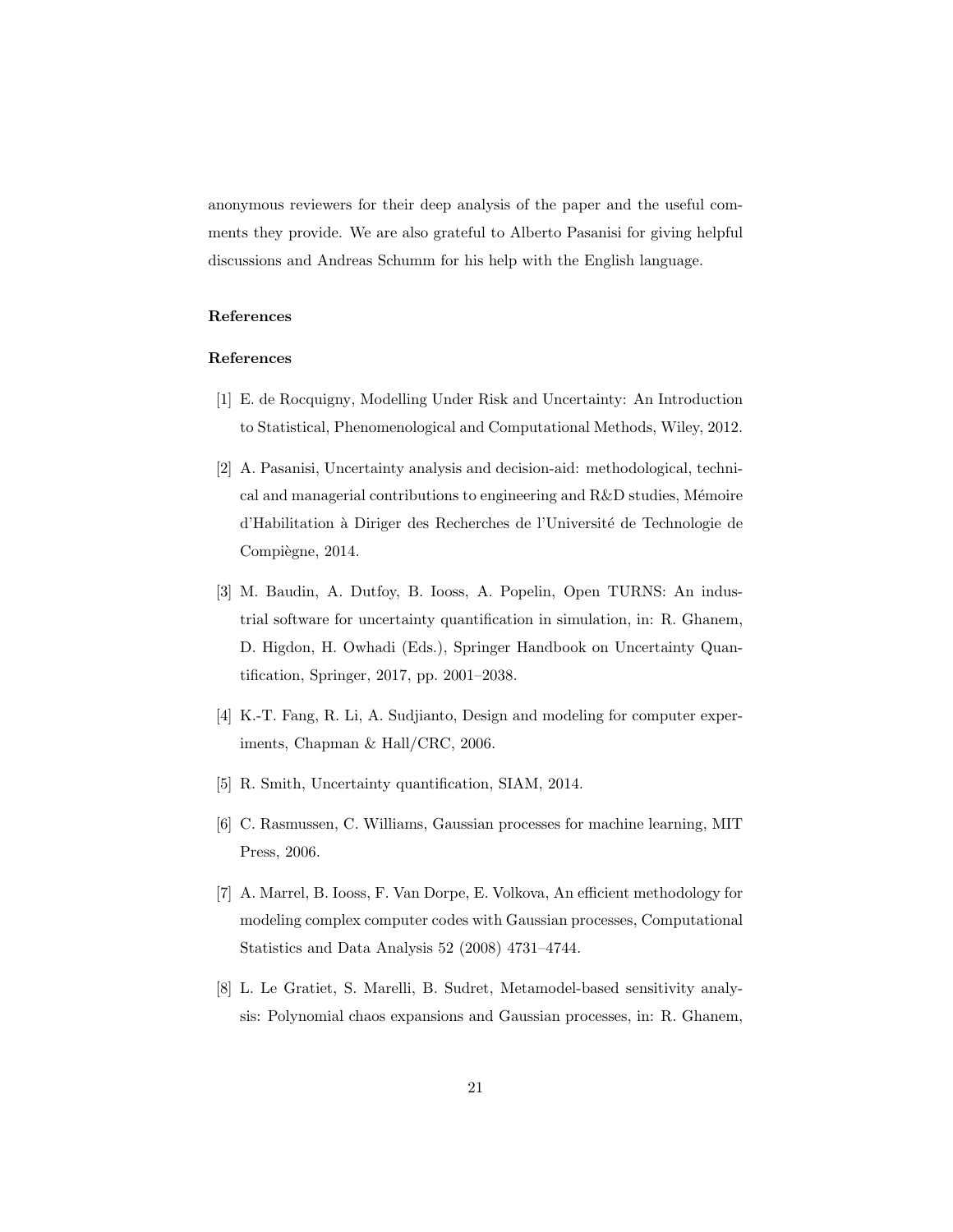D. Higdon, H. Owhadi (Eds.), Springer Handbook on Uncertainty Quantification, Springer, 2017, pp. 1289–1325.

- <span id="page-21-0"></span>[9] A. Saltelli, K. Chan, E. Scott (Eds.), Sensitivity analysis, Wiley Series in Probability and Statistics, Wiley, 2000.
- <span id="page-21-1"></span>[10] B. Iooss, P. Lemaître, A review on global sensitivity analysis methods, in: C. Meloni, G. Dellino (Eds.), Uncertainty management in Simulation-Optimization of Complex Systems: Algorithms and Applications, Springer, 2015, pp. 101–122.
- <span id="page-21-2"></span>[11] J. Oakley, A. O'Hagan, Probabilistic sensitivity analysis of complex models: A Bayesian approach, Journal of the Royal Statistical Society, Series B 66 (2004) 751–769.
- <span id="page-21-3"></span>[12] L. Le Gratiet, C. Cannamela, B. Iooss, A Bayesian approach for global sensitivity analysis of (multifidelity) computer codes, SIAM/ASA Journal of Uncertainty Quantification 2 (2014) 336–363.
- <span id="page-21-4"></span>[13] L. Le Gratiet, B. Iooss, T. Browne, G. Blatman, S. Cordeiro, B. Goursaud, Model assisted probability of detection curves: New statistical tools and progressive methodology, Journal of Nondestructive Evaluation 36 (2017) 8.
- <span id="page-21-5"></span>[14] P. Lemaˆıtre, E. Sergienko, A. Arnaud, N. Bousquet, F. Gamboa, B. Iooss, Density modification based reliability sensitivity analysis, Journal of Statistical Computation and Simulation 85 (2015) 1200–1223.
- <span id="page-21-6"></span>[15] L. Maurice, V. Costan, E. Guillot, P. Thomas, Eddy current NDE performance demonstrations using simulation tools, AIP Conference Proceedings 1511 (2013) 464–471.
- <span id="page-21-7"></span>[16] T. Browne, L. Le Gratiet, G. Blatman, S. Cordeiro, B. Goursaud, B. Iooss, L. Maurice, Building Probability of Detection curves via metamodels, in: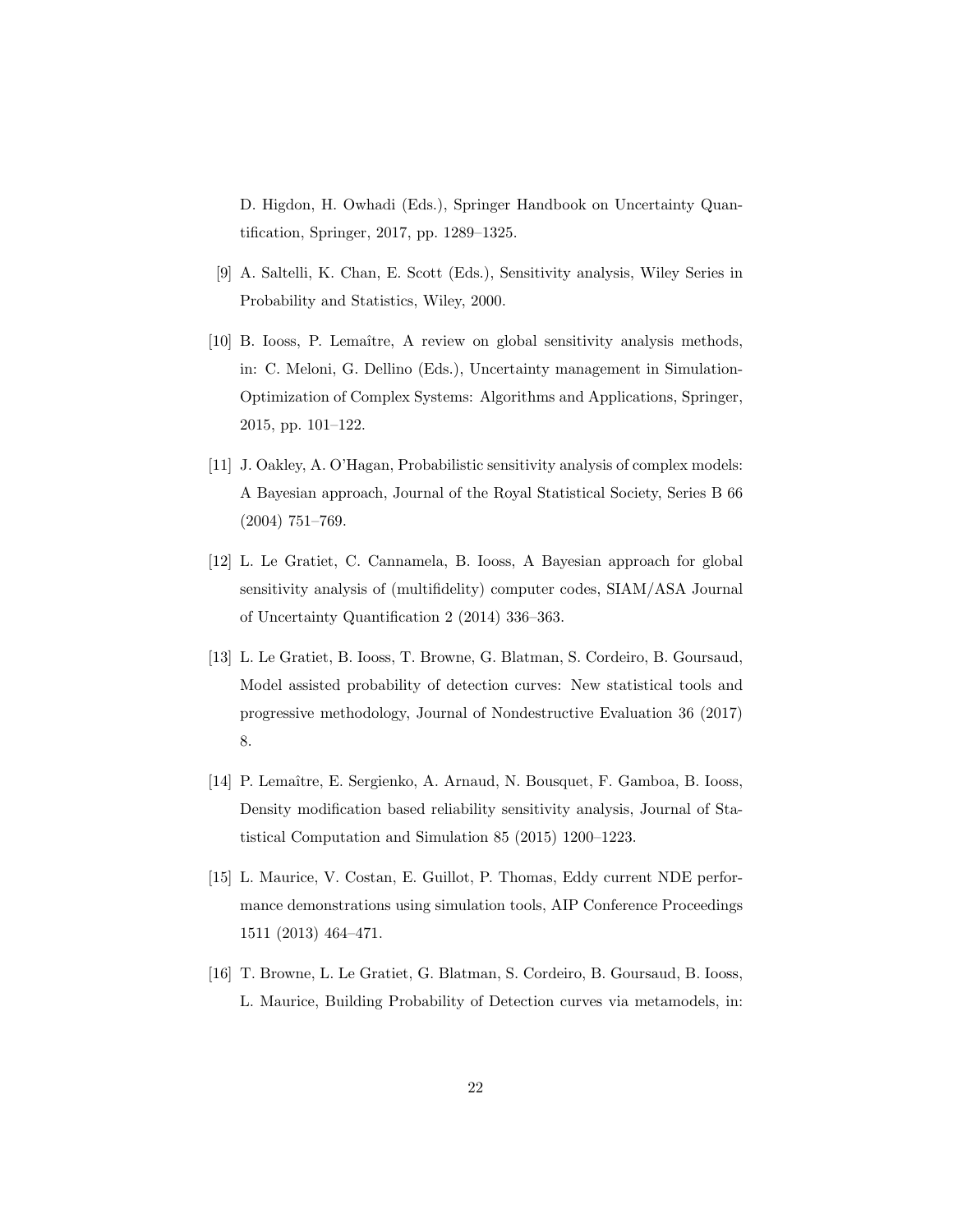12th International Conference on Applications of Statistics and Probability in Civil Engineering, ICASP12, Vancouver, Canada, The University of British Columbia, 2015, p. 573.

- <span id="page-22-0"></span>[17] R. Thompson, A unified approach to the Model-Assisted determination of Probability of Detection, in: 34th Annual Review of Progress in Quantitative Nondestructive evaluation, July 2007, Golden, Colorado, American Institute of Physics, Melville, New-York, 2008, pp. 1685–1692.
- <span id="page-22-1"></span>[18] P. Calmon, Trends and stakes of NDT simulation, Journal of Non Destructive Evaluation 31 (2012) 339–341.
- <span id="page-22-2"></span>[19] L. Maurice, V. Costan, P. Thomas, Axial probe eddy current inspection of steam generator tubes near anti-vibration bars: performance evaluation using finite element modeling, Proceedings of JRC-NDE, Cannes, France (2013) 638–644.
- <span id="page-22-3"></span>[20] I. Zentner, Numerical computation of fragility curves for NPP equipment, Nuclear Engineering and Design 240 (2010) 1614–1621.
- <span id="page-22-4"></span>[21] I. Zentner, E. Borgonovo, Construction of variance-based metamodels for probabilistic seismic analysis and fragility assessment, Georisk 8 (2014) 202–216.
- <span id="page-22-5"></span>[22] G. Damblin, M. Keller, A. Pasanisi, P. Barbillon, E. Parent, Approche décisionnelle bayésienne pour estimer une courbe de fragilité, Journal de la Société Française de Statistique 155 (2014) 78–103.
- <span id="page-22-6"></span>[23] M. Shinozuka, M. Feng, J. Lee, T. Naganuma, Statistical analysis of fragility curves, Journal of Engineering Mechanics 126 (2000) 1224–1231.
- <span id="page-22-7"></span>[24] A. Berens, NDE reliability data analysis, in: Metals Handbook, 9th edition, Vol. 17, 1988, pp. 689–701.
- <span id="page-22-8"></span>[25] G. Box, D. Cox, An analysis of transformations, Journal of the Royal Statistical Society 26 (1964) 211–252.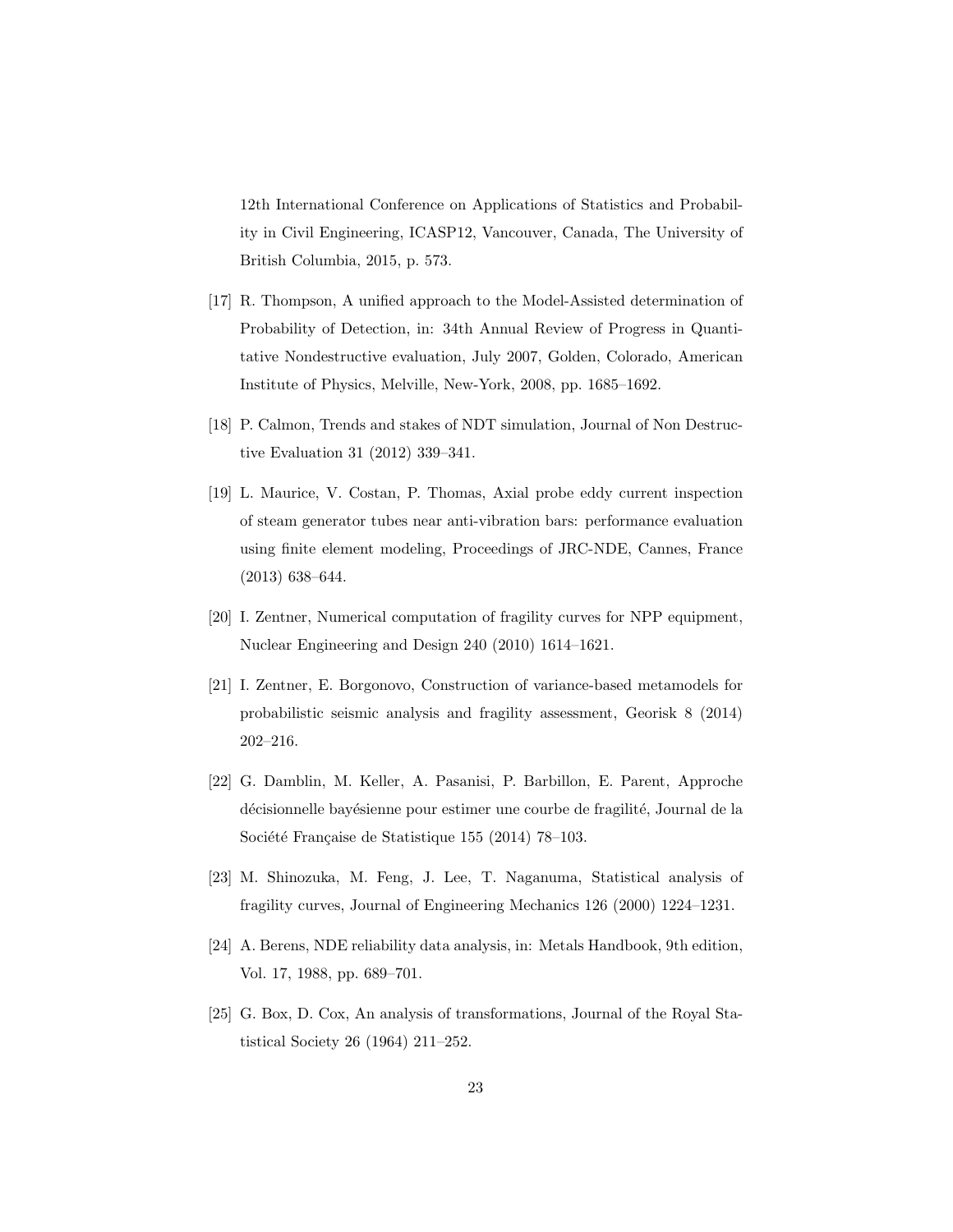- <span id="page-23-0"></span>[26] C. Mai, K. Konakli, B. Sudret, Seismic fragility curves for structures using non-parametric representations, Frontiers of Structural and Civil Engineering 11 (2017) 169–186.
- <span id="page-23-1"></span>[27] S. Demeyer, F. Jenson, N. Dominguez, Modélisation d'un code numérique par un processus gaussien - Application au calcul d'une courbe de probabilité de dépasser un seuil, in: Proceedings of 44èmes Journées de Statistique, Bruxelles, Delgique, 2012.
- <span id="page-23-2"></span>[28] J. Sacks, W. Welch, T. Mitchell, H. Wynn, Design and analysis of computer experiments, Statistical Science 4 (1989) 409–435.
- <span id="page-23-3"></span>[29] E. Borgonovo, E. Plischke, Sensitivity analysis: A review of recent advances, European Journal of Operational Research 248 (2016) 869–887.
- <span id="page-23-4"></span>[30] B. Iooss, A. Saltelli, Introduction: Sensitivity analysis, in: R. Ghanem, D. Higdon, H. Owhadi (Eds.), Springer Handbook on Uncertainty Quantification, Springer, 2017, pp. 1103–1122.
- <span id="page-23-5"></span>[31] F. Rupin, G. Blatman, S. Lacaze, T. Fouquet, B. Chassignole, Probabilistic approaches to compute uncertainty intervals and sensitivity factors of ultrasonic simulations of a weld inspection, Ultrasonics 54 (2014) 1037–1046.
- <span id="page-23-6"></span>[32] E. Borgonovo, I. Zentner, A. Pellegri, S. Tarantola, E. de Rocquigny, On the importance of uncertain factors in seismic fragility assessment, Reliability Engineering and System Safety 109 (2013) 66–76.
- <span id="page-23-7"></span>[33] I. Sobol, Sensitivity estimates for non linear mathematical models, Mathematical Modelling and Computational Experiments 1 (1993) 407–414.
- <span id="page-23-8"></span>[34] C. Prieur, S. Tarantola, Variance-based sensitivity analysis: Theory and estimation algorithms, in: R. Ghanem, D. Higdon, H. Owhadi (Eds.), Springer Handbook on Uncertainty Quantification, Springer, 2017, pp. 1217–1239.